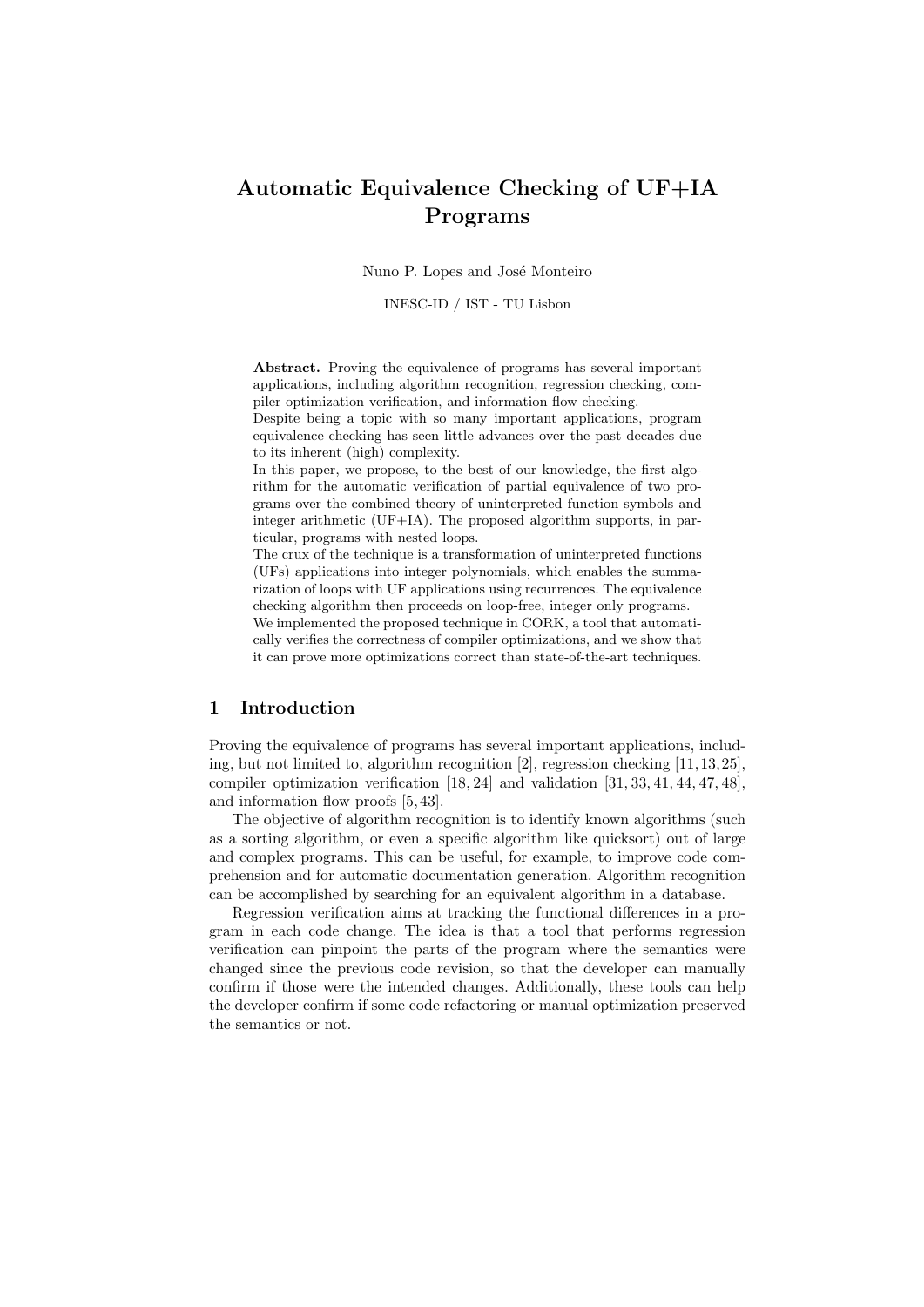Compiler optimization verification consists in verifying that a given optimization is semantic preserving for all allowed code inputs, i.e., that the original and optimized code templates are equivalent. Optimization validation verifies that an optimization ran correctly by checking the original and optimized pieces of code for equivalence (after the optimization was run).

In the domain of information flow, proofs for the non-existence of information leaks can be accomplished by establishing the equivalence of the program with itself (self-composition). Since the programs have some non-determinism associated (the private information), a program will not be equivalent to itself if some of the non-determinism may be observable (meaning that it may leak secure information).

Uninterpreted function symbols (UFs) are frequently used in software verification tasks, including in the applications mentioned above. UFs are quite appealing because they allow certain details of the programs to be abstracted out by replacing with UFs the parts whose specifics are irrelevant to the proof being done.

Despite being an important area with several applications, state-of-the-art software verification tools, such as ARMC [34], BLAST [20,21], CPACHECKER [9], FSOFT [22], HSF [15], IMPACT [28], and SLAM [3], are unable to prove equivalence of most programs containing loops. These tools are usually not able to automatically derive sufficiently strong loop invariants to complete equivalence proofs of looping programs, even if just considering the theory of integer arithmetic, let alone the combined theory of uninterpreted function symbols and integer arithmetic (UF+IA).

In this paper, we present, to the best of our knowledge, the first algorithm to automatically prove the equivalence of programs consisting of integer arithmetic operations and applications of UFs. The proposed algorithm is applicable, in particular, to programs containing zero or more (nested) loops.

Applications of UFs are first rewritten to integer arithmetic expressions (polynomials over the inputs of the applications), and then our equivalence checking algorithm works on purely integer manipulating programs. Loops are summarized as recurrences, for which we compute the closed-form solution. The provably correct conversion of UF applications to integer expressions makes possible the representation of loops with UF applications using recurrences.

We have implemented the proposed algorithm in CORK, a tool that verifies the correctness of compiler optimizations, and we show that CORK can prove more optimizations correct than state-of-the-art techniques.

The rest of the paper is organized as follows. Section 2 gives an intuition of how our algorithm proves the equivalence of programs with a simple example. Section 3 presents the program model that we consider and gives preliminary definitions. Section 4 describes our algorithm for automatic partial equivalence checking of programs over the UF+IA theory. Section 5 presents CORK, a tool that verifies the correctness of compiler optimizations automatically, and provides an evaluation on how CORK compares with PEC [24], a state-of-the-art tool for compiler optimization verification. Section 6 presents the related work.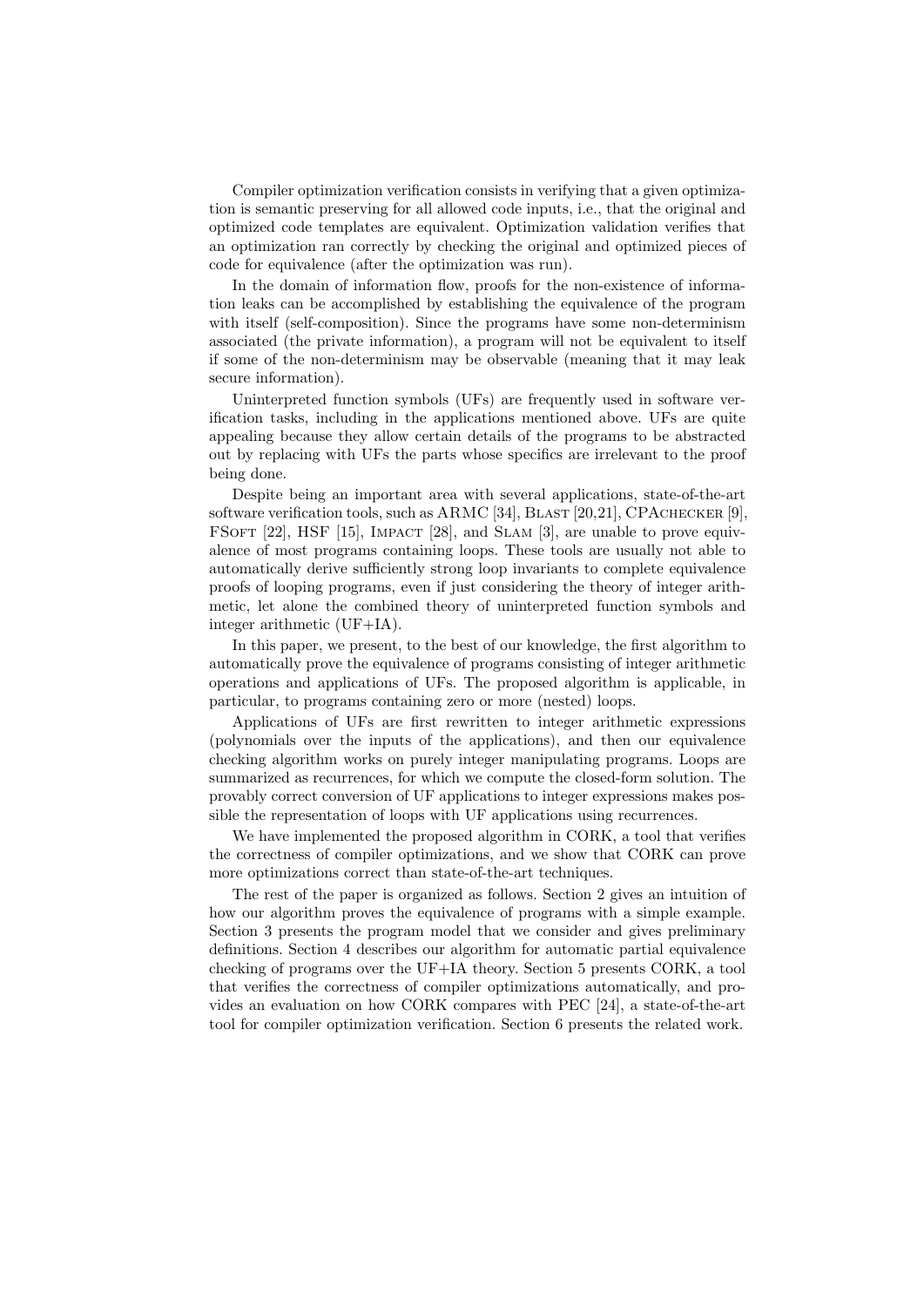$i := 0$ while  $i < N$  do  $k := \mathsf{UF}(k, i)$  $i := i + 1$ 

```
i := Nwhile i \geq 1 do
 k := \mathsf{UF}(k, N - i)i := i - 1if N \leq 0 then
 i := 0else
 i := N
```
Fig. 1. Example of two equivalent programs.

# 2 Illustrative Example

We illustrate our algorithm for program equivalence checking on a simple example. Figure 1 shows two equivalent example programs. Our objective is to prove that these two programs are indeed equivalent.

The first step of the algorithm is to replace the applications of uninterpreted functions (UFs) with expressions over integers. In the left program, we replace the UF application with the following expression (a polynomial of degree one):

$$
a \times k + b \times i + c
$$

where  $a, b$ , and  $c$  are free variables not occurring in the input programs, and are associated with this specific UF symbol. Other UF symbols occurring in the program would have different sets of free variables associated with each input parameter. Similarly, for the UF application of the right program we obtain:

$$
a \times k + b \times (N - i) + c
$$

Intuitively, these expressions (polynomials) have a unique value for each set of UF symbol and input parameters (since variables  $a, b$ , and  $c$  are free). Therefore, no other sequence of commands can produce the same value without doing the same UF application with the same inputs, meaning we do not lose information with this abstraction.

As we shall see later, the degree of the polynomials that replace UF applications is not always one. We give a lower bound for this degree in Section 4.2.

The second step that the algorithm performs is removing the loops. This is accomplished by replacing each loop with a set of assignments to the variables modified in the loop. The expressions assigned to each variable are expressed over the closed-form solution of a system of recurrences that summarizes the loop.

For the left program, we obtain the following system of recurrences:

$$
R_i(n) = R_i(n - 1) + 1
$$
  
\n
$$
R_i(0) = 0
$$
  
\n
$$
R_k(n) = a \times R_k(n - 1) + b \times R_i(n - 1) + c
$$
  
\n
$$
R_k(0) = k_0
$$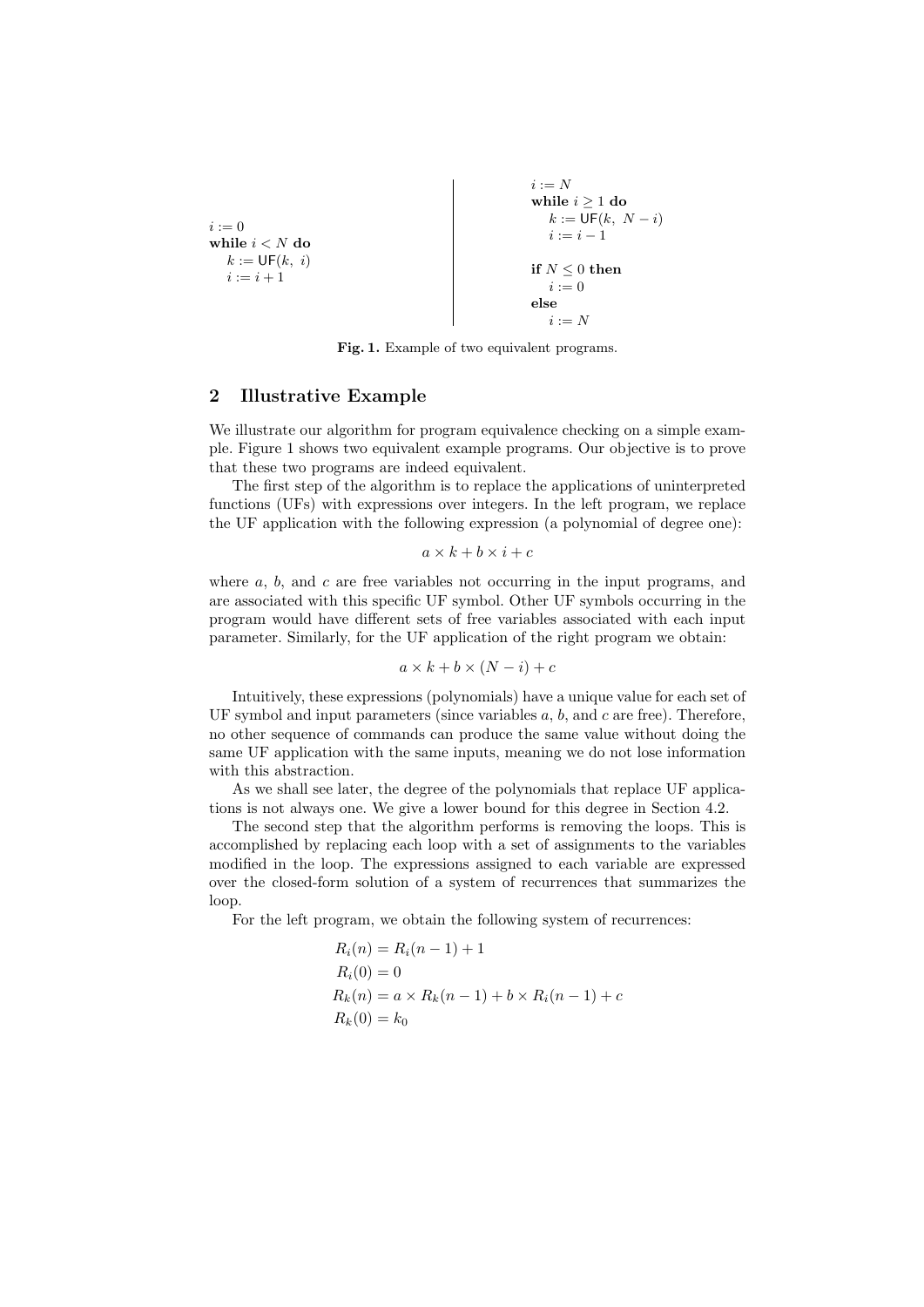$$
\begin{array}{ll} i := 0 \\ \text{if } i < N \text{ then} \\ \text{assume } R_i(n-1) < N \land R_i(n) \geq N \\ k := R_k(n) \\ i := R_i(n) \\ \text{else} \\ i := N \\ \end{array} \hspace{1.5cm} \begin{array}{ll} i := N \\ \text{if } i \geq 1 \text{ then} \\ \text{assume } V_i(n-1) \geq 1 \land V_i(n) < 1 \\ k := V_k(n) \\ i := V_i(n) \\ \text{if } N \leq 0 \text{ then} \\ i := 0 \\ \text{else} \\ i := N \\ \end{array}
$$

 $\mathbf{r}$ 

Fig. 2. Programs of Figure 1 with loops and UF applications removed.

where n represents the loop iteration number, and  $k_0$  is the (arbitrary) value of  $k$  when the program starts (required since  $k$  is not initialized before its first usage). A recurrence for  $N$  is not needed, since it is not modified in the loop.

The recurrence  $R_x(y)$  represents the value of variable x at iteration number y. For example, the recurrence  $R_i(n)$  defined previously means that the value of  $i$  in any given iteration is equal to the value of  $i$  in the previous iteration plus one. Moreover, before the loop starts, i has the value zero.

Similarly, for the right program we obtain the following system of recurrences:

$$
V_i(n) = V_i(n-1) - 1
$$
  
\n
$$
V_i(0) = N
$$
  
\n
$$
V_k(n) = a \times V_k(n-1) + b \times (N - V_i(n-1)) + c
$$
  
\n
$$
V_k(0) = k_0
$$

Figure 2 shows the programs of Figure 1 after both transformations (elimination of loops and UF applications) have been applied.

The assume command ensures that its input boolean expression is satisfiable, or the program execution is blocked otherwise. We use this command to implicitly compute the trip count of loops.

Intuitively, if  $m$  is the number of iterations performed by a loop, in the iterations numbered  $0 \dots (m-1)$  the loop guard is true, and it is false in the following iteration  $(m)$ . Therefore, m is the first iteration when the loop guard becomes false.

After the **assume** command in the example is evaluated, the value of  $n$  is the number of times that the corresponding loop would have been executed and therefore  $R_x(n)$  represents the value of the variable x after the loop terminates.

We can now compute the closed-form solution of the previously given systems of recurrences. For the left program we obtain the following solution (computed by Wolfram Mathematica 8):

$$
R_i(n) = n
$$
  
\n
$$
R_k(n) = \frac{b(a^n - an + n - 1) + (a - 1)(a^n((a - 1)k_0 + c) - c)}{(a - 1)^2}
$$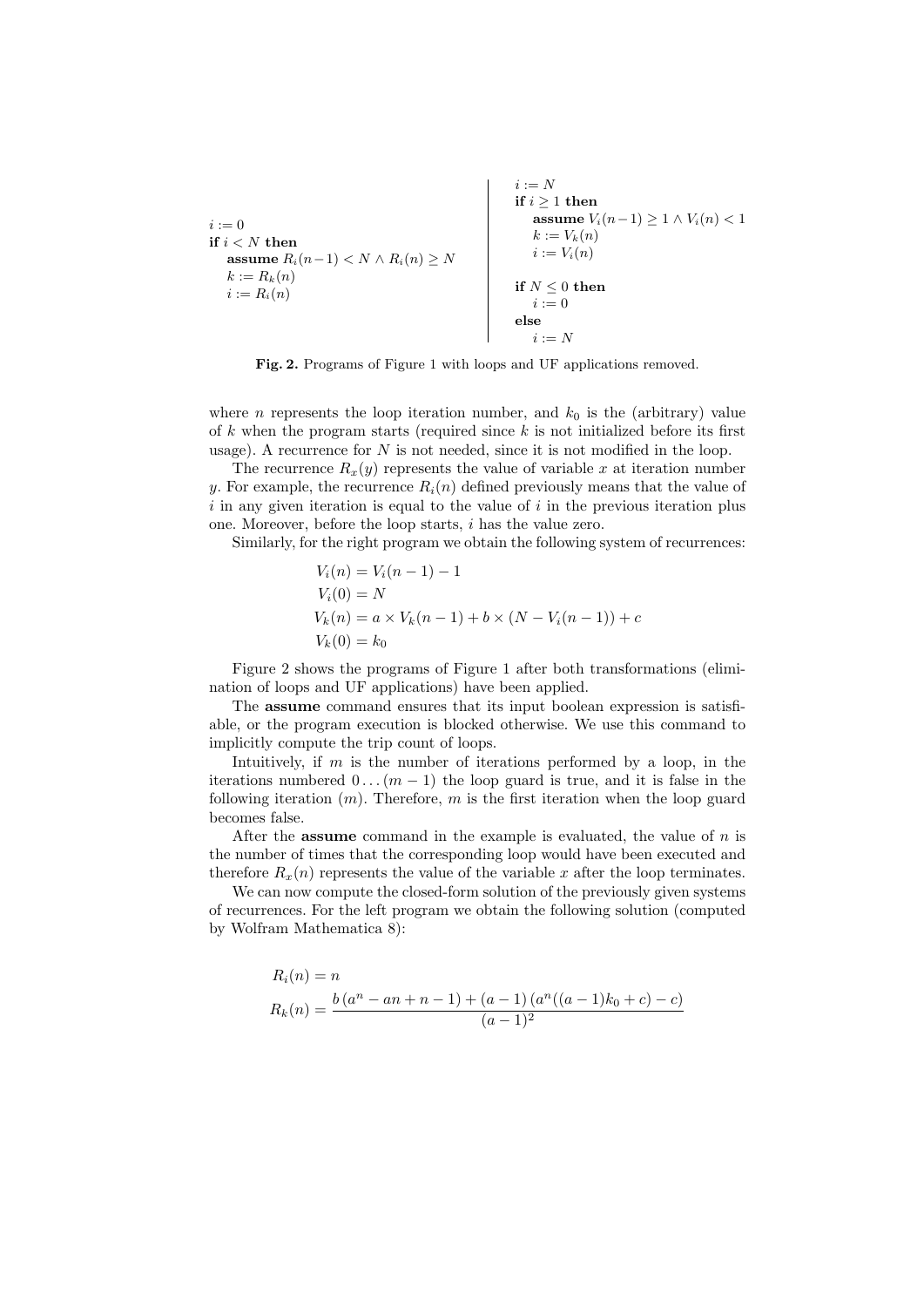assume  $i = \overline{i} \wedge k = \overline{k} \wedge N = \overline{N}$  $i := 0$ if  $i < N$  then assume  $R_i(n-1) < N \wedge R_i(n) \geq N$  $k := R_k(n)$  $i := R_i(n)$  $\bar{i} := \bar{N}$ if  $\bar{i} \geq 1$  then assume  $V_i(\bar{n} - 1) \geq 1 \wedge V_i(\bar{n}) < 1$  $\bar{k} := V_k(\bar{n})$  $\bar{i} := V_i(\bar{n})$ if  $\bar{N}\leq 0$  then  $\overline{i} := 0$ else  $\bar{i} := \bar{N}$ assert  $i = \overline{i} \wedge k = \overline{k} \wedge N = \overline{N}$ 

Fig. 3. Sequential composition of the programs of Figure 2. The right program is renamed, so that each variable v becomes  $\bar{v}$ .

For the right program, the solution for  $V_k(n)$  is equal to  $R_k(n)$  of the left program, and for  $V_i$  is:

$$
V_i(n) = N - n
$$

The final step of the algorithm is to prove equivalent the transformed programs (that are now only over integer arithmetic and loop-free). To accomplish this, we first do the sequential composition of the two programs, where the second is renamed to operate over a distinct set of variables from the first program. We then add an assertion at the end of the composed program to verify that the value of the corresponding variables of the two programs are equal when the programs terminate.

The sequential composition of the programs of Figure 2 is shown in Figure 3. The references to recurrences were not replaced by their closed-form solutions to avoid cluttering the example.

If we prove that the composed program is safe, i.e., that the condition of the assert command is true for all inputs, then we have proved that the two input programs are equivalent.

To prove program safety, we can use standard software verification techniques (e.g., software model checking [23]). Since the number of symbolic paths of the composed programs is always finite (as we remove the loops), we can use a simple algorithm that enumerates all paths and checks if the assertion is violated in any of them.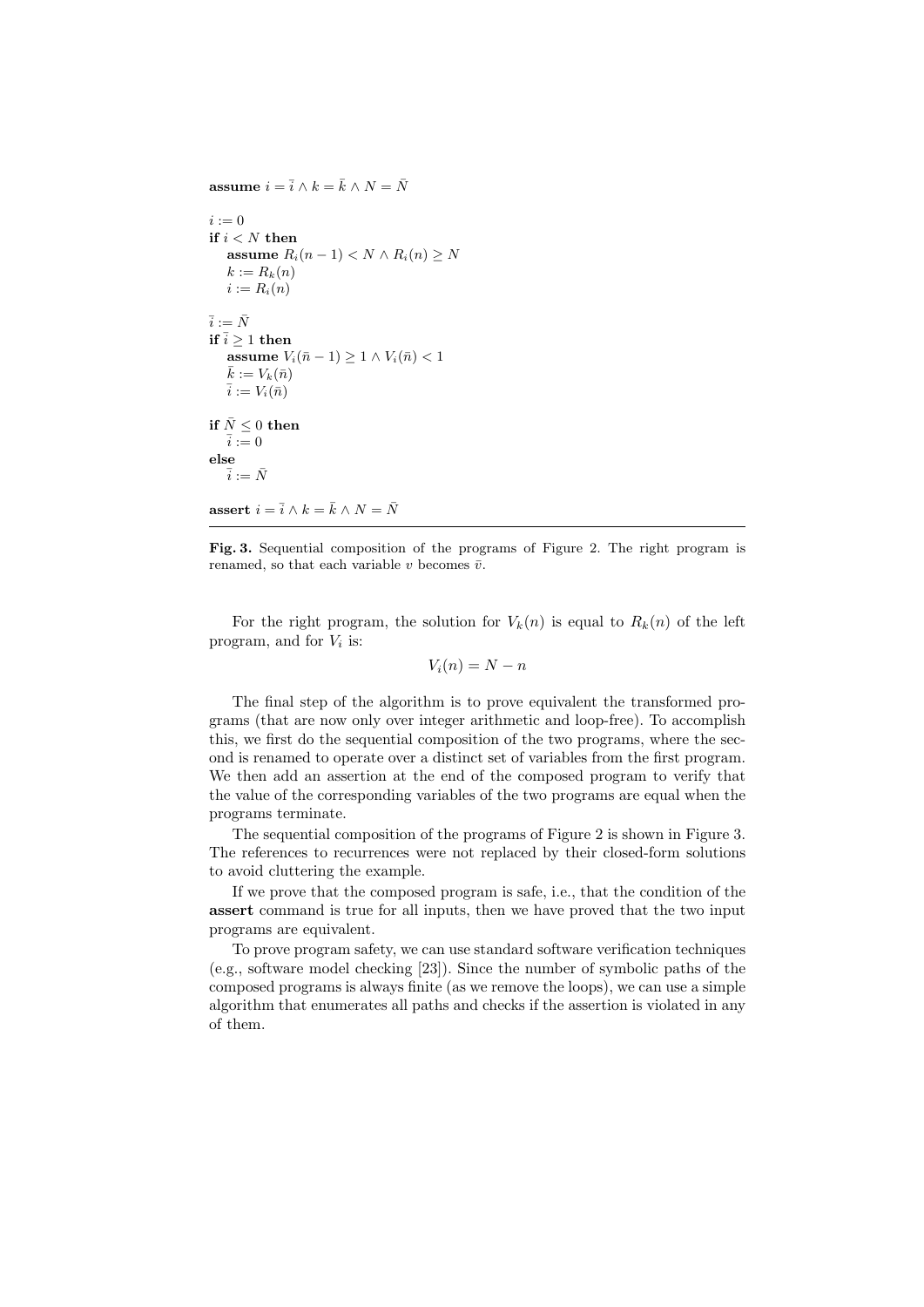$e ::= n \mid v \mid e_1 \oplus e_2 \mid \mathsf{UF}(e_1, \ldots, e_n)$  $b ::= e < 0 | b_1 \otimes b_2$  $c ::=$ skip  $|v == e | c_1 ; c_2 |$  if b then  $c_1$  else  $c_2 |$  while b do  $c_1 |$  assume b | assert  $b$ 

Fig. 4. WHILE language syntax. *n* is an integer number, *v* is a variable name, UF is an uninterpreted function symbol,  $\oplus$  is a binary operator over integer expressions (e.g., +, −), and ⊗ is a binary operator over boolean expressions (e.g., ∧, ∨).

# 3 Program Model

We assume that programs are specified in the WHILE language, whose syntax is given in Figure 4, and with customary semantics. The expressions are over the combined theory of uninterpreted function symbols and integer arithmetic (UF+IA). The evaluation of expressions is parameterized on an interpretation for each UF symbol.

For the sake of ease of reading, in the examples given throughout the paper, we relax the syntax of expressions (e.g., to accept more operators than  $\leq$ ), but those examples can be trivially converted to the WHILE language we present.

Let  $\sigma$  be a program state, which is a valuation of the program variables. Let  $\sigma(v)$  be the value of the variable v in the program state  $\sigma$ . This notation is extended for expressions, such that  $\sigma(e)$  is the expression e with each variable replaced with its value in state  $\sigma$ . Let  $\sigma[v \mapsto n]$  be a program state that is identical to state  $\sigma$ , except for the value of variable v, which is n. Let  $\sigma_0$  be the initial state of an execution of a program. We have that  $\sigma_0(v) = v_0$  for each variable v used in the program, with variable  $v_0$  being fresh.

A configuration  $\langle c, \sigma \rangle$  is a pair where c is a command and  $\sigma$  is a state. Let  $\langle c, \sigma \rangle \to \langle c', \sigma' \rangle$  be the reduction of the configuration  $\langle c, \sigma \rangle$  to the configuration  $\langle c', \sigma' \rangle$  in one step. Let  $\langle c, \sigma \rangle \to \sigma'$  be the reduction in one step of the configuration  $\langle c, \sigma \rangle$  to the state  $\sigma'$  when there are no further commands left to execute. Finally, let  $\langle c, \sigma \rangle \rightarrow^* \sigma'$  be the reduction in one or more steps of the configuration  $\langle c, \sigma \rangle$  to the state  $\sigma'$ .

Let  $Var(S)$  be the set of variables of program P (a command). A variable v is fresh in program P if  $v \notin \text{Vars}(P)$ . Let  $\text{Out}(P) \subseteq \text{Vars}(P)$  be the set of output observable variables of a program P. Let  $\sigma \downarrow V$  be the projection of the state  $\sigma$ over the set of variables V and let  $\sigma \downarrow$  Out(P) be the observable state of  $\sigma$  of program P.

Two programs are considered partially equivalent iff starting in the same arbitrary state, they terminate in the same observable state for all possible UF interpretations, i.e.,  $P_1$  and  $P_2$  are partially equivalent iff the following holds:

 $\langle P_1, \sigma_0 \rangle \rightarrow^* \sigma_1 \wedge \langle P_2, \sigma_0 \rangle \rightarrow^* \sigma_2 \implies \sigma_1 \downarrow \mathsf{Out}(P_1) = \sigma_2 \downarrow \mathsf{Out}(P_2)$ 

with  $Out(P_1) = Out(P_2)$ .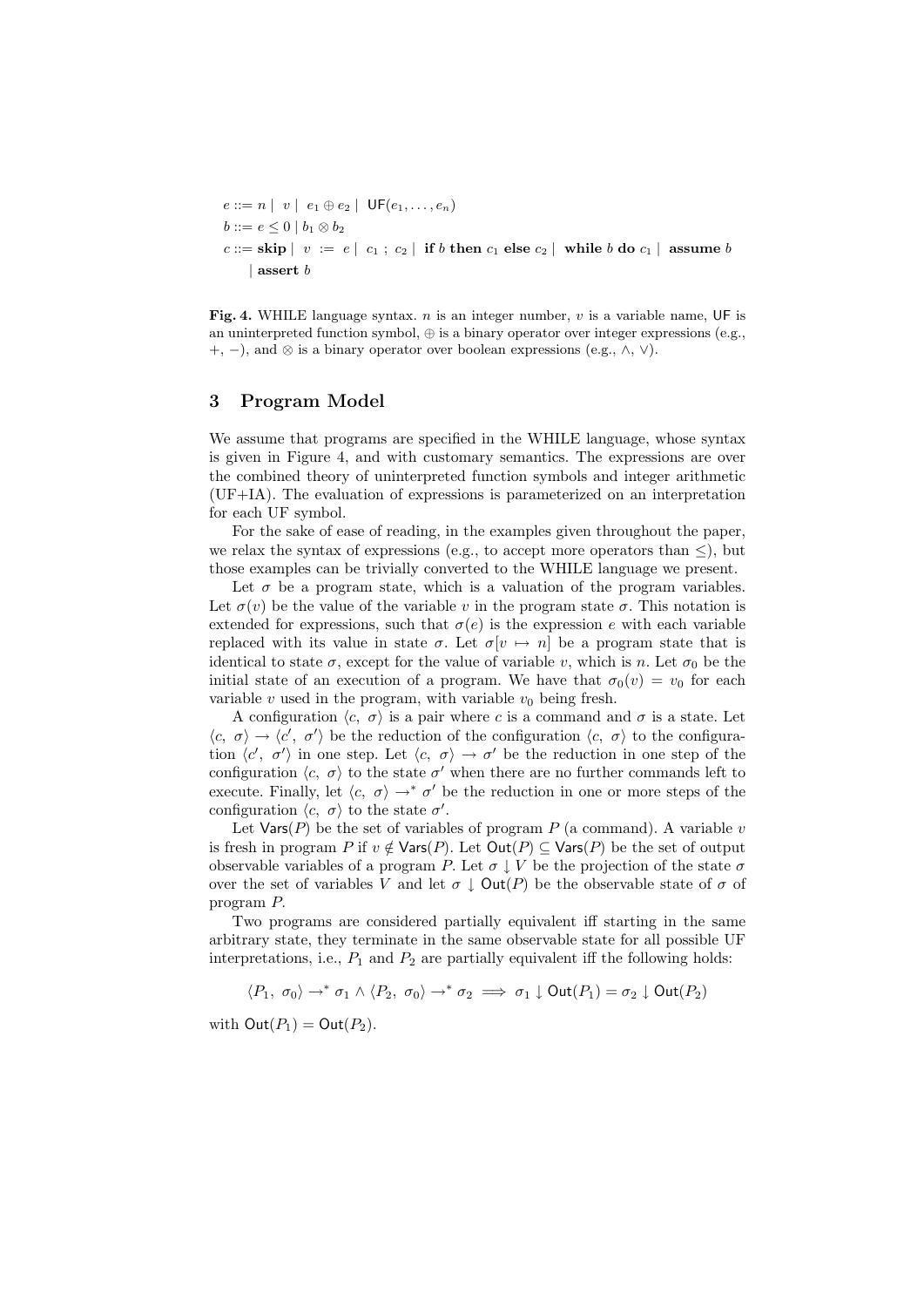# 4 Program Equivalence Checking

In this section, we present the new algorithm to check if two programs over the UF+IA theory are partially equivalent.

#### 4.1 Restrictions

We impose the following restrictions on the programs that our equivalence checking algorithm can handle:

- 1. UFs must have exactly one output parameter.
- 2. There can be no branching (i.e., if statements) inside loops. Nested loops, however, are allowed.
- 3. The trip count of inner loops may not depend on the outer loops, i.e., the number of times that inner loops iterate is constant relative to outer loops.
- 4. Loop conditions cannot involve UF applications.

Restriction 1 can be lifted by splitting UFs with more than one output into newly created UFs (one per output). Restriction 2 can be relaxed by allowing branching conditions that always evaluate to the same value in all loop iterations. In that case, the program can be rewritten to move the branches out of the loop.

# 4.2 Algorithm

The algorithm runs in three steps:

- 1. Eliminate UF applications.
- 2. Replace loops with recurrences.
- 3. Check resulting programs for equivalence.

Applications of UFs are abstracted using polynomials, in order to obtain programs with integer operations only. This allows us to compute the closedform of loops using recurrences.

Although our algorithm is sound and complete, computing the closed-form solution of recurrences is undecidable, and so the overall method is incomplete.

In the following sections, we describe each step of the algorithm separately.

Eliminate UF applications The first step of the algorithm is to eliminate UF applications. This is accomplished by replacing each UF application with a polynomial over its inputs, as defined by the transformation T:

$$
T(e) = \sum_{i=1}^{n} \sum_{j=0}^{u(\text{UF},i)} \text{UF}_{i,j} \times (\mathsf{T}(e_i))^j, \quad \text{ if } e = \text{UF}(e_1, \dots, e_n)
$$

The other trivial (do nothing) cases are omitted for brevity.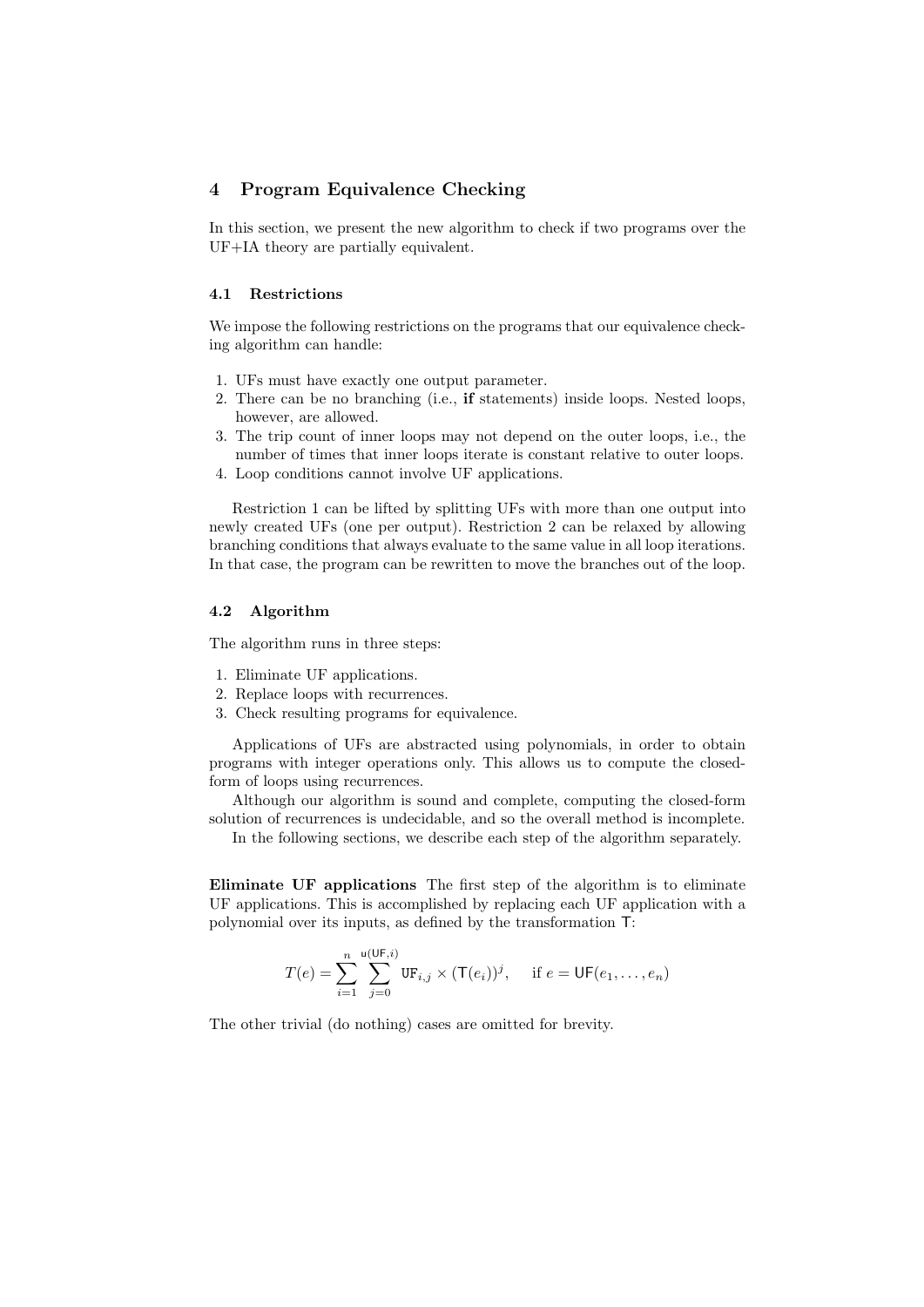The function  $u(f, i)$  used by transformation T defines the degree of the polynomial that replaces an UF application. The value of  $u(f, i)$  is the maximum number of times that the given UF  $f$  is applied with distinct values in the *i*th parameter in each and every program path minus one. Only function applications whose value is possibly used in a boolean expression need to be considered.

Intuitively, two programs with UF applications are equivalent iff, for each possible input and for each observable output, the number of times the UFs are applied is equal in both programs, and the values of the input parameters of each application are equal as well.

Transformation T captures this information precisely by replacing each UF application with a polynomial over the inputs of the application. Each UF symbol is assigned a set of fresh variables  $UF_{i,j}$  that is used only by applications of that symbol. Therefore, the value of an UF application cannot be reproduced by any sequence of commands that does not include exactly the same UF application.

For example, the following boolean expression

$$
f(x) = 0 \land f(y) = 1 \land f(z) = 2 \land g(x) \le 0 \land y < z \land z < x
$$

is translated to (assuming no more applications of f nor  $q$  in the rest of the program):

$$
f_{1,2} \times x^2 + f_{1,1} \times x + f_{1,0} = 0 \land f_{1,2} \times y^2 + f_{1,1} \times y + f_{1,0} = 1 \land f_{1,2} \times z^2 + f_{1,1} \times z + f_{1,0} = 2 \land g_{1,0} \le 0 \land y < z \land z < x
$$

where  $f_{1,2}, f_{1,1}, f_{1,0}$ , and  $g_{1,0}$  are fresh variables. These variables are never written by the program, and are only read by transformed expressions that originally contained the same UF symbols  $(f \text{ and/or } q)$ .

The applications of the uninterpreted function  $f$  were transformed into polynomials of degree two, since we have three applications of  $f$  with (possibly) different input parameters.

A polynomial with a lower degree would not be sufficient to represent this boolean expression without imposing constraints on the input parameters that did not exist in the original expression with UFs. For example, if we use a polynomial of degree one for the applications of  $f$ , we obtain (excluding the constraint with  $q$ ):

$$
f_{1,1} \times x + f_{1,0} = 0 \land f_{1,1} \times y + f_{1,0} = 1 \land f_{1,1} \times z + f_{1,0} = 2 \land y < z \land z < x
$$

This formula is not satisfiable, while its original UF form is. A polynomial of degree two (as shown above) or of higher degree, however, is guaranteed to yield a satisfiable formula for all distinct x, y, and z (by the Unisolvence Theorem  $[42]$ ).

Computing the value of  $\mathfrak{u}(f, i)$  as defined is hard, and may require prior static analysis. This value can, however, be safely over-approximated by the number of applications of  $f$  in the whole program, at the expense of generating more complex expressions.

For example, the optimal values for u in the following program excerpt are  $u(f, 1) = 1$  and  $u(f, 2) = 0$  (assuming no other UF applications in the rest of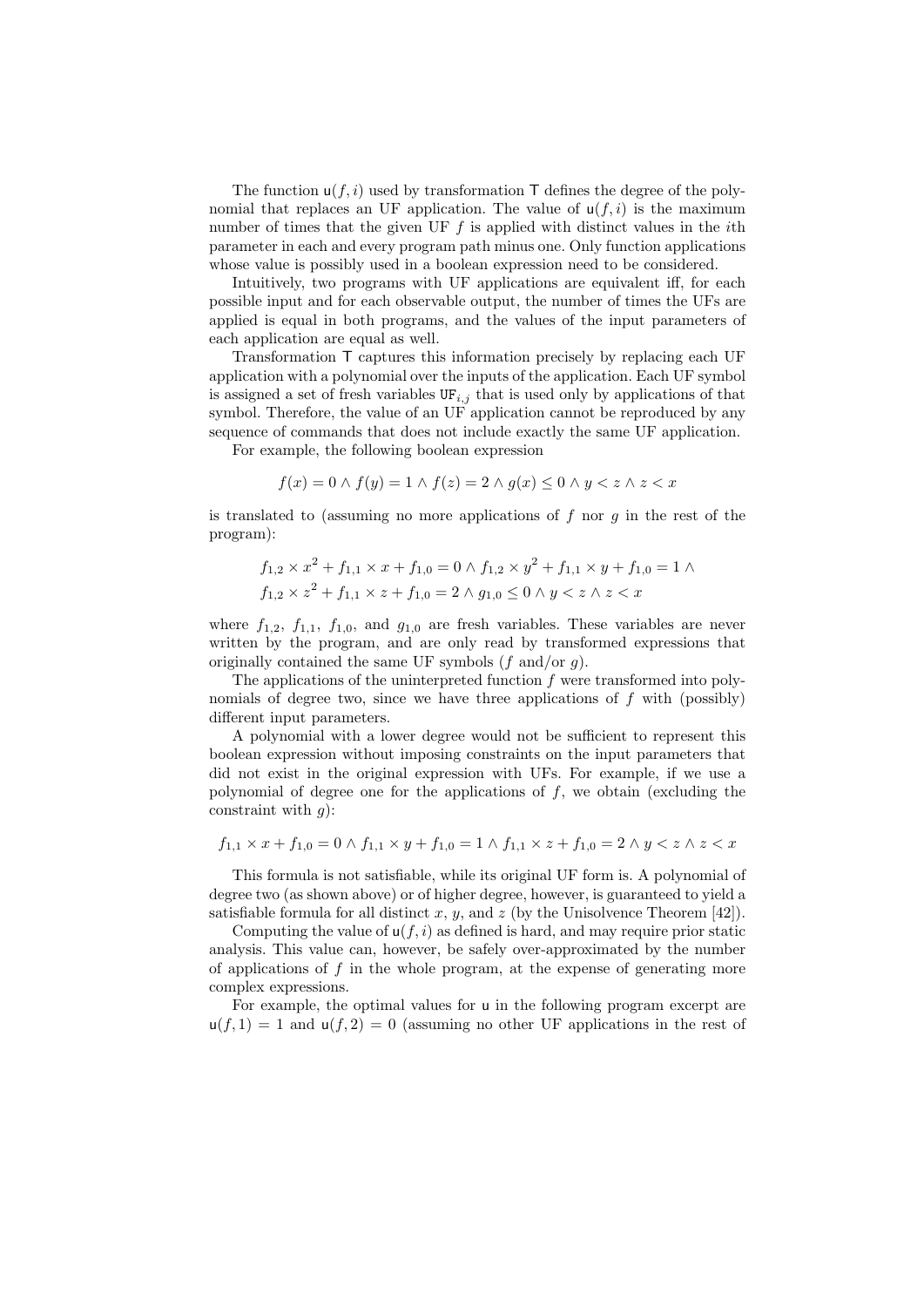|                               | $R_i(x) = R_i(x-1) + 1$        |
|-------------------------------|--------------------------------|
| while $i < n$ do              | $R_i(0) = 0$                   |
| $k := 2 \times k$<br>$i := 0$ | $R_k(x) = R_k(x-1) + R_i(x-1)$ |
| while $j < m$ do              | $R_k(0) = 2 \cdot V_k(y-1)$    |
| $k := k + i$                  | $V_i(y) = V_i(y-1) + 1$        |
| $i := i + 1$<br>$i := i + 1$  | $V_i(0) = i_0$                 |
|                               | $V_k(y) = R_k(x)$              |
|                               | $V_k(0) = k_0$                 |

Fig. 5. An example program and the corresponding system of recurrences that summarizes the two loops, where  $R_i$  and  $R_k$  represent the behavior of the inner loop on the variables j and  $k$ , respectively, and  $V_i$  and  $V_k$  represent the outer loop.

the program). Although there are three applications of  $f$  with a different first parameter, only two applications are ever encountered and used in a boolean expression in a single path.

if . . . then  $j := f(y, 3)$ else  $k := f(z, 3)$ 

if  $f(x, 3) \leq 0 \wedge j \leq 0 \wedge k \leq 0$  then . . .

The value of  $u(f, i)$  must be computed over the composed program (and not over each of the two input programs independently), including the assert command that is added at the end of it (Section 4.2).

The proof of correctness of transformation T is given in Appendix A.

Replace loops with recurrences The second step of the algorithm is to eliminate loops, by replacing each loop with a system of recurrences. The transformation is carried out as follows. Each variable that is assigned in the loop gets a recurrence over a newly introduced variable that represents the loop trip count. For nested loops, the initial value of a recurrence in an inner loop is the value of the previous iteration of the outer loop.

An example program and its system of recurrences is shown in Figure 5. The recurrence  $R_n(n)$  represents the value of the variable v at the inner loop iteration n, and  $V_v(n)$  in the outer loop. For example, the value of variable k in the iteration x of the inner loop,  $R_k(x)$ , is equal to the sum of the values of variables  $k$  and  $j$  of the previous (inner loop) iteration. The value of  $k$  in the beginning of the first inner loop iteration,  $R_k(0)$ , is equal to twice the value of k in the previous outer loop iteration.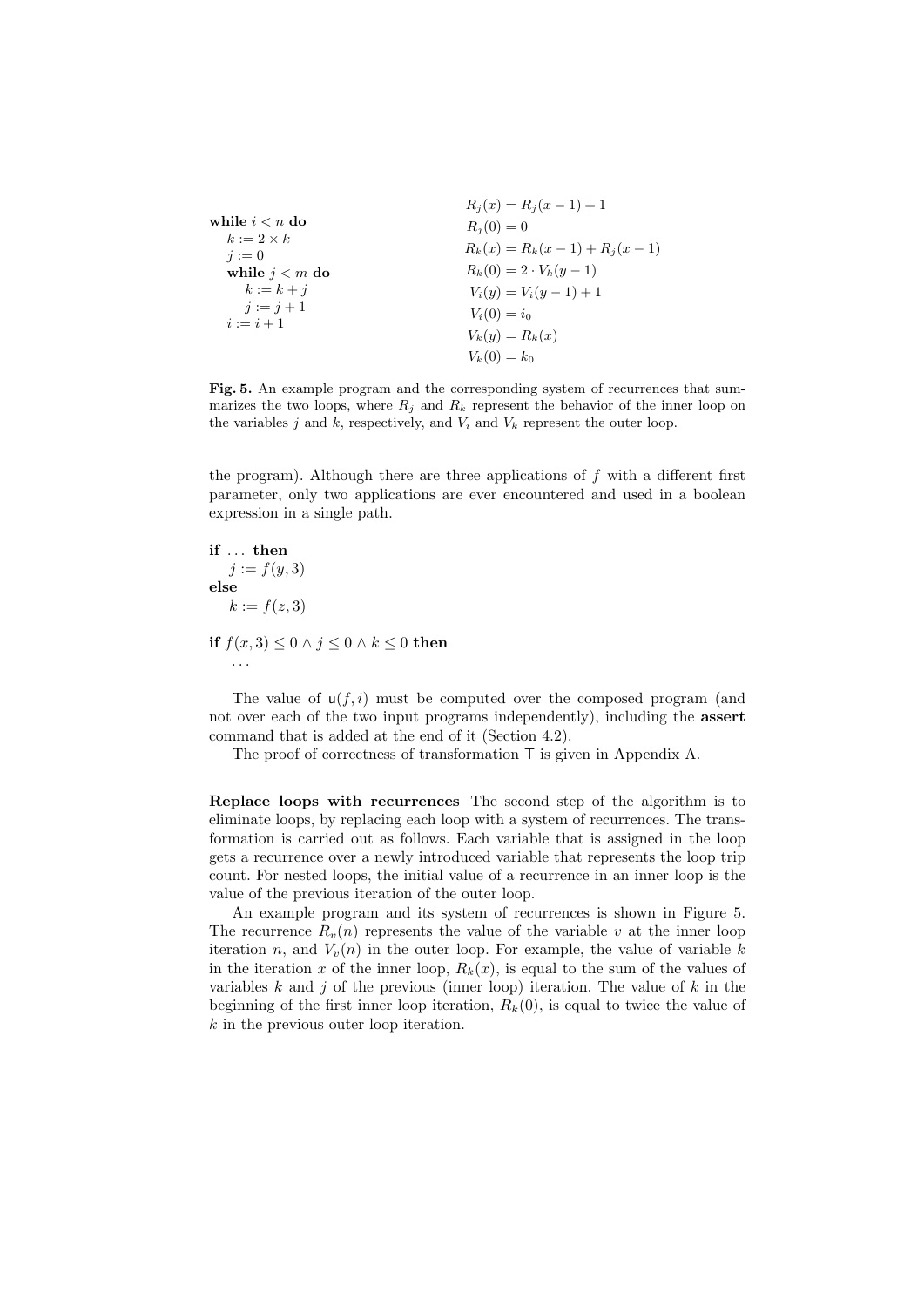The closed-form solution for the system of recurrences is the following:

$$
R_j(x) = x
$$
  
\n
$$
R_k(x) = \frac{4 \cdot V_k(y-1) + x^2 - x}{2}
$$
  
\n
$$
V_i(y) = i_0 + y
$$
  
\n
$$
V_k(y) = \frac{k_0 \cdot 2^{y+1} + (x-1) \cdot x \cdot (2^y - 1)}{2}
$$

We note that while the solution of  $R_k(x)$  still includes a reference to a recurrence —  $V_k(y-1)$  — it is only used to compute the solution of  $V_k(y)$  and it is never used directly by the next steps of the algorithm. We only need the value of k after the outer loop terminates, which is represented by  $V_k(y)$ .

After computing the closed-form solution for the system of recurrences, each loop of the form "while  $b$  do  $c$ " is replaced with the following code:

#### if b then

assume  $\sigma_{n-1}(b) \wedge \sigma_n(\neg b)$  $v_i := \sigma_n(v_i)$ else assume  $n = 0$ 

The fresh variable  $n$  represents the number of iterations performed by the loop.  $\sigma_n$  is a state where each variable maps to the closed-form solution of its corresponding recurrence at point  $n$ , or to itself if the variable is not modified in the loop body  $c$ . Variable  $v_i$  ranges over all variables that are possibly modified in the loop body. For the previous example, we have for the inner loop, e.g.,  $\sigma_x(j) = R_i(x) = x$  and  $\sigma_x(n) = n$ .

Intuitively, a loop executes  $n$  times if the loop guard is true for the first  $n$ iterations (iterations  $0 \dots (n-1)$ ) and false in the following iteration (iteration  $n$ ). The number of iterations is implicitly computed when the **assume** command is evaluated. Its expression states that the loop guard of iteration  $n-1$  should be true, and that at iteration  $n$  the guard should be false instead.

We note that there can be multiple solutions for the expression given to the assume command if the loop guard is non-linear. In this case, the number of loop iterations is the smallest positive  $n$  that makes the formula satisfiable. Computing the smallest  $n$  can be achieved, for example, by using an optimizing solver or by doing multiple calls to an SMT solver.

For the example in Figure 5, the program after removing the loops is shown in Figure 6. The command "assume  $y = 0$ " at the end can be removed as an optimization, since there are no further uses of y afterward.

Equivalence Checking The third and final step of the algorithm is to prove the equivalence between the two programs after they undergo the transformations previously described.

We do this by sequentially composing the first program with a renamed version of the second. The second program is renamed so that it operates over a different set of variables from the first.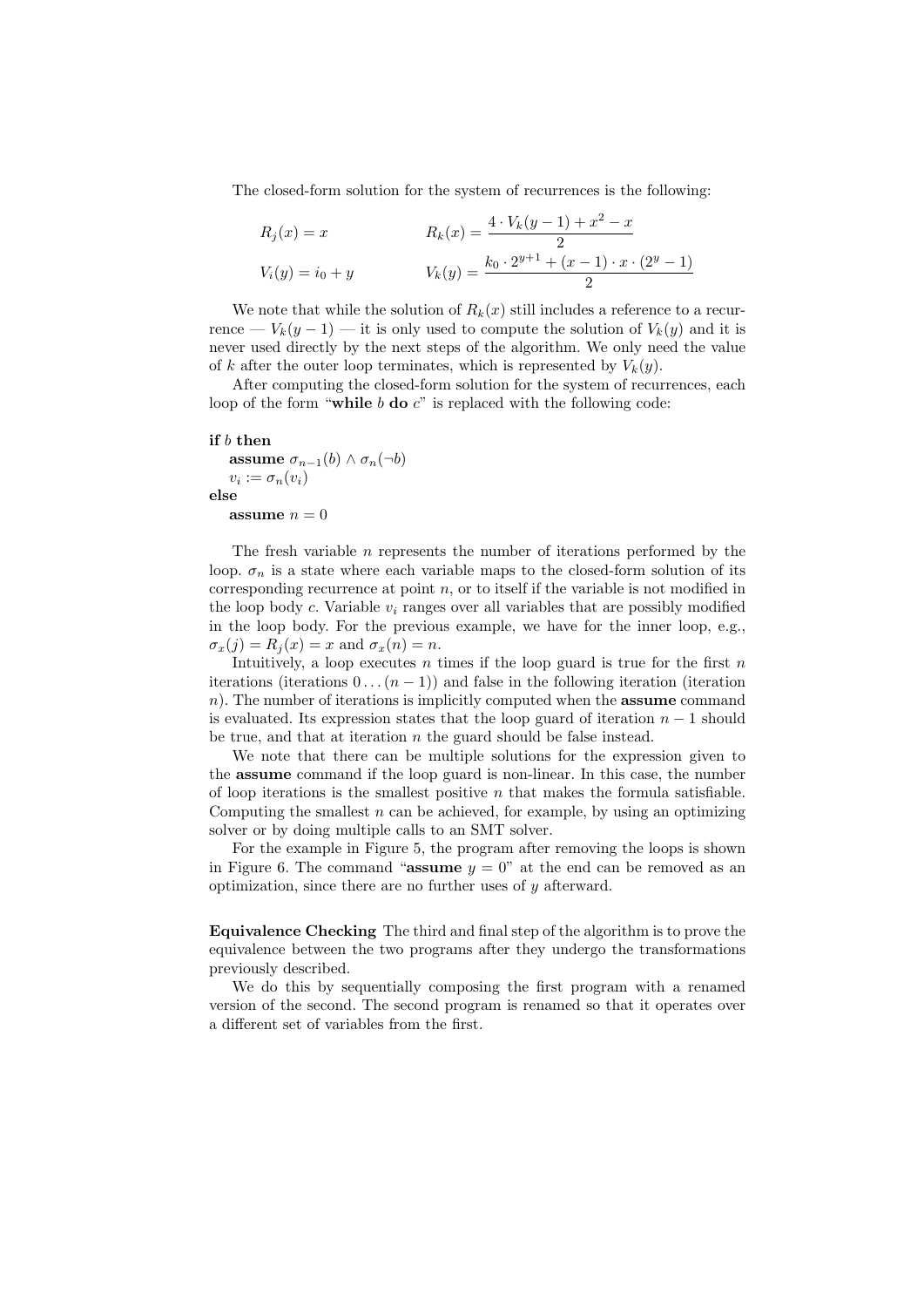```
if i < n then
assume V_i(y-1) < n \land V_i(y) \ge nj := 0if j < m then
   assume R_i(x-1) < m \wedge R_i(x) \geq mj := R_i(x)else
   assume x = 0k := V_k(y)i := V_i(y)else
 assume y = 0
```
Fig. 6. Program of Figure 5 after replacing the loops with a set of assignments over the system of recurrences including  $V_i(n)$ ,  $V_k(n)$ , and  $R_i(n)$ .

Let  $P'_1$  and  $P'_2$  be, respectively, the programs  $P_1$  and  $P_2$  after removing the UF applications and the loops. The composed program is as follows.

assume  $\forall v \in \textsf{Vars}(P_1') \cap \textsf{Vars}(P_2') : v = \bar{v}$  $P_1'$  $\bar{P}'_2$ assert  $\forall v \in \mathsf{Out}(P'_1): v = \bar{v}$ 

Program  $\overline{P_2}'$  is the same as the program  $P_2'$ , but where each variable v was renamed to  $\bar{v}$ . Moreover,  $\mathsf{Out}(P'_1) = \mathsf{Out}(P'_2)$ .

If the composed program is safe, i.e., if the condition of the assert command is true for all inputs, then the two original programs are partially equivalent.

To prove program safety, we can use standard software verification techniques (e.g., model checking [23]). Since the number of paths is finite, we can also use an algorithm that enumerates all paths and test if any of those makes the condition of the assert command false.

Note that the value of  $u(f, i)$  defined in Section 4.2 for the composed program above must take into account the paths that pass through programs  $P_1$  and  $P_2$ , as well as the assert command (which takes a boolean expression by itself).

# 5 Verification of Compiler Optimizations

To evaluate the proposed algorithm, we implemented a prototype to prove the correctness of compiler optimizations. This is an important topic, since all mainstream compilers were shown recently to have several bugs in the optimization passes [46]. Moreover, if the compiler is not proved correct, properties verified on the source-code level of a program are not carried to the binary code, since the compiler may introduce bugs during the translation process.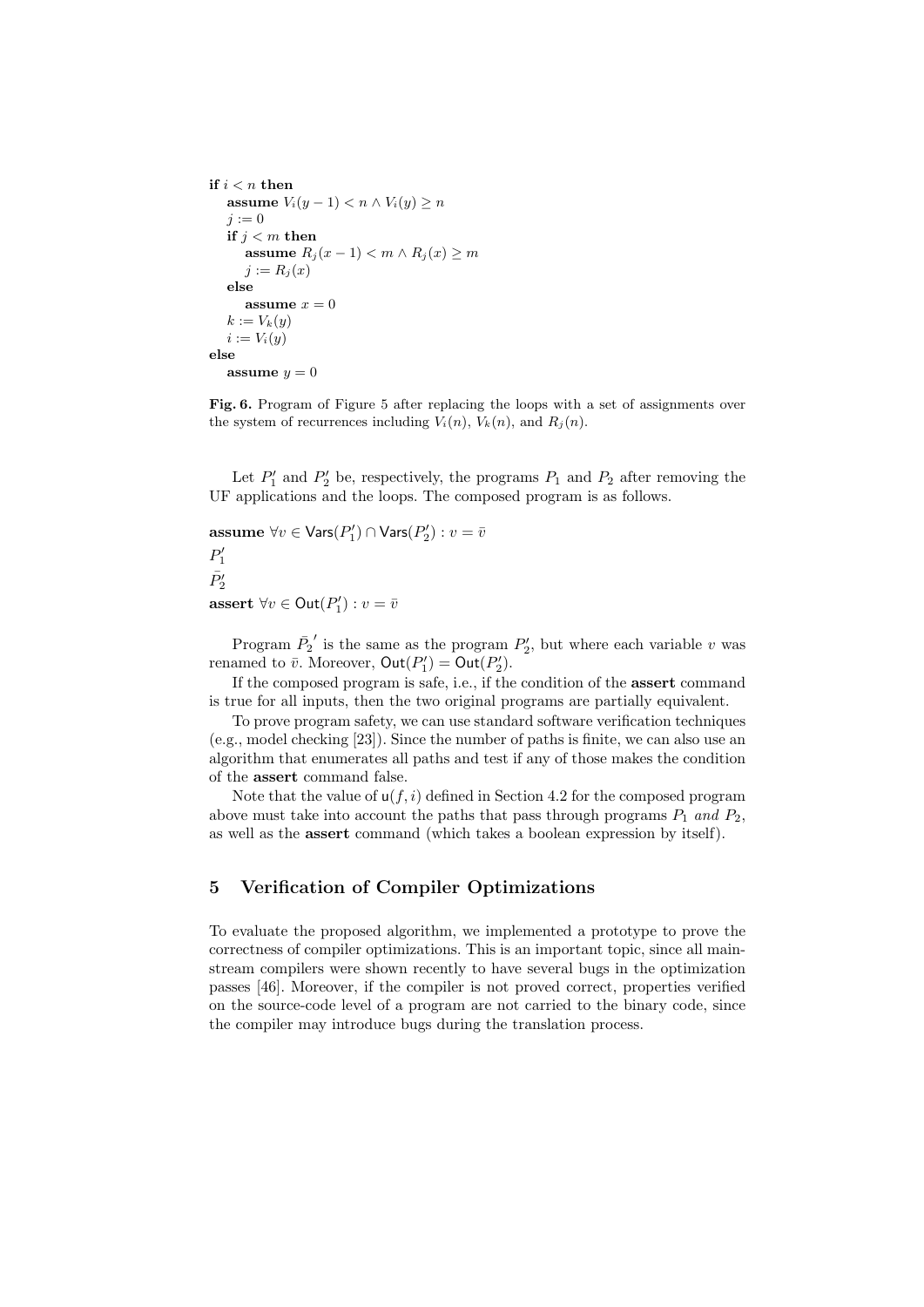while  $I < N$  do S  $I := I + 1$   $\Rightarrow$ while  $(I + 1) < N$  do S  $I:=I+1$ S  $I := I + 1$ if  $I < N$  then S  $I := I + 1$ 

Fig. 7. Loop unrolling: the source template is on the left, and the transformed template on the right. Template statement S cannot modify template variables I and N.

# 5.1 From Compiler Optimizations to Program Equivalence

We specify a compiler optimization as a transformation function from a *source* template program to a target template program. These template programs can be modeled as UF+IA programs, where UFs represent arbitrary statements, or expressions that should be matched within a program under optimization.

We show an example optimization (loop unrolling) in Figure 7. This optimization transforms a loop into a new loop that performs only half of the iterations of the original loop, but where each iteration of the new loop performs twice the work of an iteration of the original loop.

The template statement S is a placeholder for an arbitrary statement (e.g., variable assignments, function calls, or other loops) that may be present in a loop under optimization. Template variables  $I$  and  $N$  are placeholders for arbitrary program variables. The transformation function states how each template statement/expression is transformed (e.g., moved, duplicated, eliminated) to produce the optimized program.

As an example, we apply loop unrolling to the following program.

while  $i < n$  do  $x := i + 2$ 

 $i := i + 1$ 

Running the optimization with S instantiated to " $x := i + 2$ ", I to "i", and  $N$  to "n" yields the following program:

while  $i < n$  do  $x := i + 2$  $i := i + 1$  $x := i + 2$  $i := i + 1$ if  $i < n$  then  $x := i + 2$  $i := i + 1$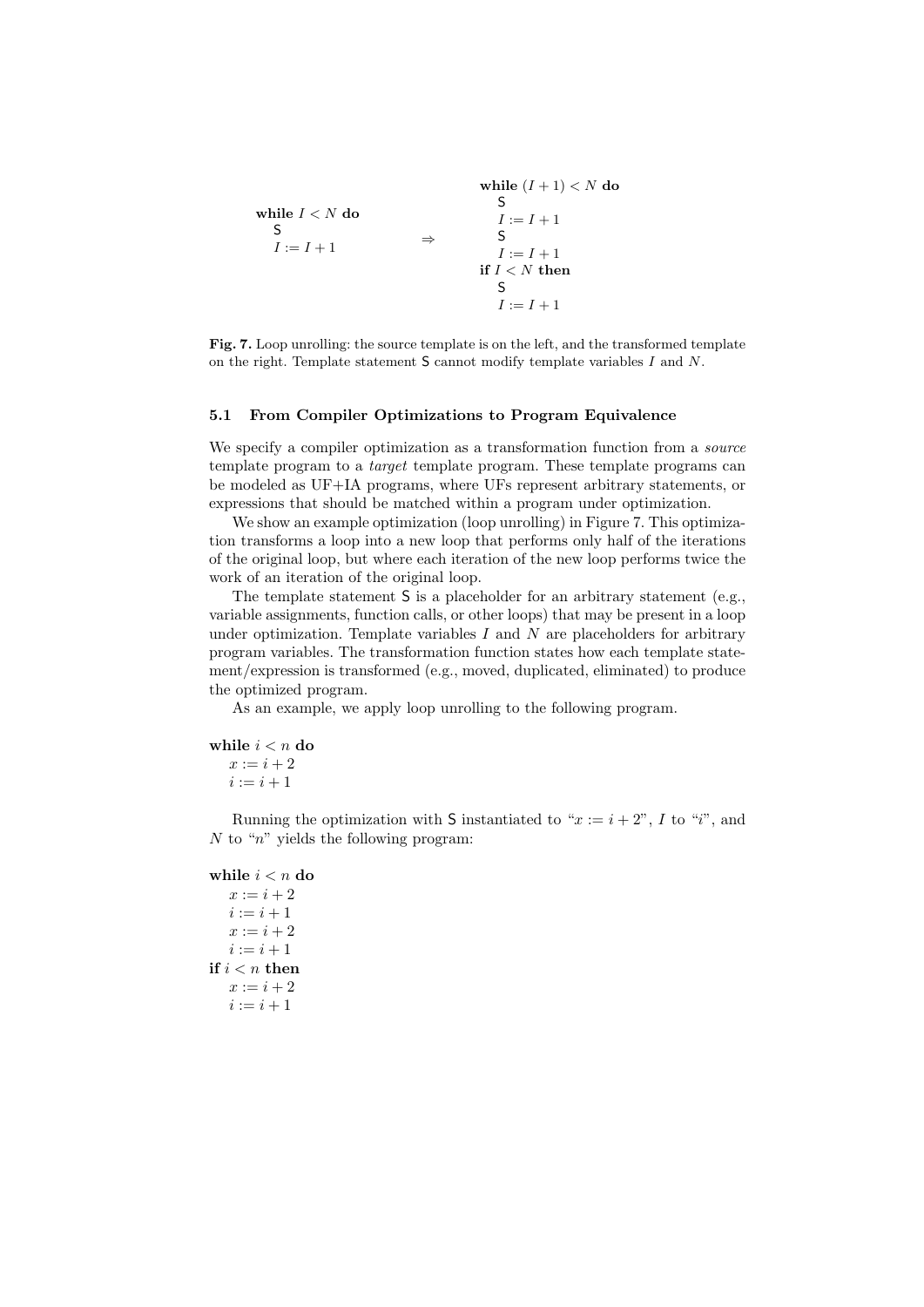To verify a compiler optimization correct, we split the transformation function into two programs (the source and target templates), and then we convert the template programs into UF+IA programs. Finally, we use the proposed equivalence checking algorithm to prove that the source and target templates are equivalent, which implies that the optimization is correct.

The conversion of a template program to an UF+IA program is done by replacing each template statement S with a set of assignments of the following form:

$$
v_i := S_i(r_1, \ldots, r_n)
$$

where  $v_i \in W(S)$  and  $R(S) = \{r_1, \ldots, r_n\}$ . The transformation of template expressions is done similarly.

Preconditions of optimizations are specified as read and write sets of the template statements/expressions, which contain the variables that the template statements/expressions may read and write, respectively. For example, the read set of S in loop unrolling is  $R(S) = \{c_1, I, N\}$ , and the write set is  $W(S) = \{c_1\}$ , since the precondition is that  $S$  cannot modify variables  $I$  and  $N$ .

In the loop unrolling example, S is replaced with a single assignment (with  $S_1$  being a fresh UF symbol):

$$
c_1 := S_1(c_1, I, N)
$$

Variable  $c_1$  is what we call a context variable. These fresh variables  $c_i$  represent the variables that are possibly in scope where a template may be instantiated (possibly none) and that do not appear in the template function.

In our example,  $c_1$  represents the effects of S in x. While variable x does not appear explicitly in the transformation function,  $S$  does indeed modify x in the example instantiation.

The values computed for the function u are the following:  $u(S_1, 1) = 1$  and  $u(S_1, 2) = 1$ , since there are two applications of  $S_1$  with possibly different values that are used in a boolean expression (the **assert** command); and  $u(S_1, 3) = 0$ , since  $N$  is constant.

At least one context variable is added to each program. Moreover, the read and write sets of each template statement must include at least one context variable, unless the precondition of the optimization states that, e.g., a given statement does not read any other variable than  $x$ . Similarly, template expressions may read a variable that is not present in the transformation function (again, unless stated otherwise in the precondition), and therefore their read set must include a context variable.

We may add more than one context variable to a program to express certain preconditions over template statements. For example, if a statement S is idempotent, we have that  $R(S) \cap W(S) = \emptyset$ . Therefore, we have to have at least two distinct context variables  $c_1$  and  $c_2$  to have, e.g.,  $R(S) = \{c_1\}$  and  $W(S) = \{c_2\}$ to state that S cannot read a variable that it writes to, nor vice versa.

Similarly, to state that template statements S and T commute, we have  $W(S) \cap R(T) = W(T) \cap R(S) = W(S) \cap W(T) = \emptyset$ . In this case, we also need at least two distinct context variables.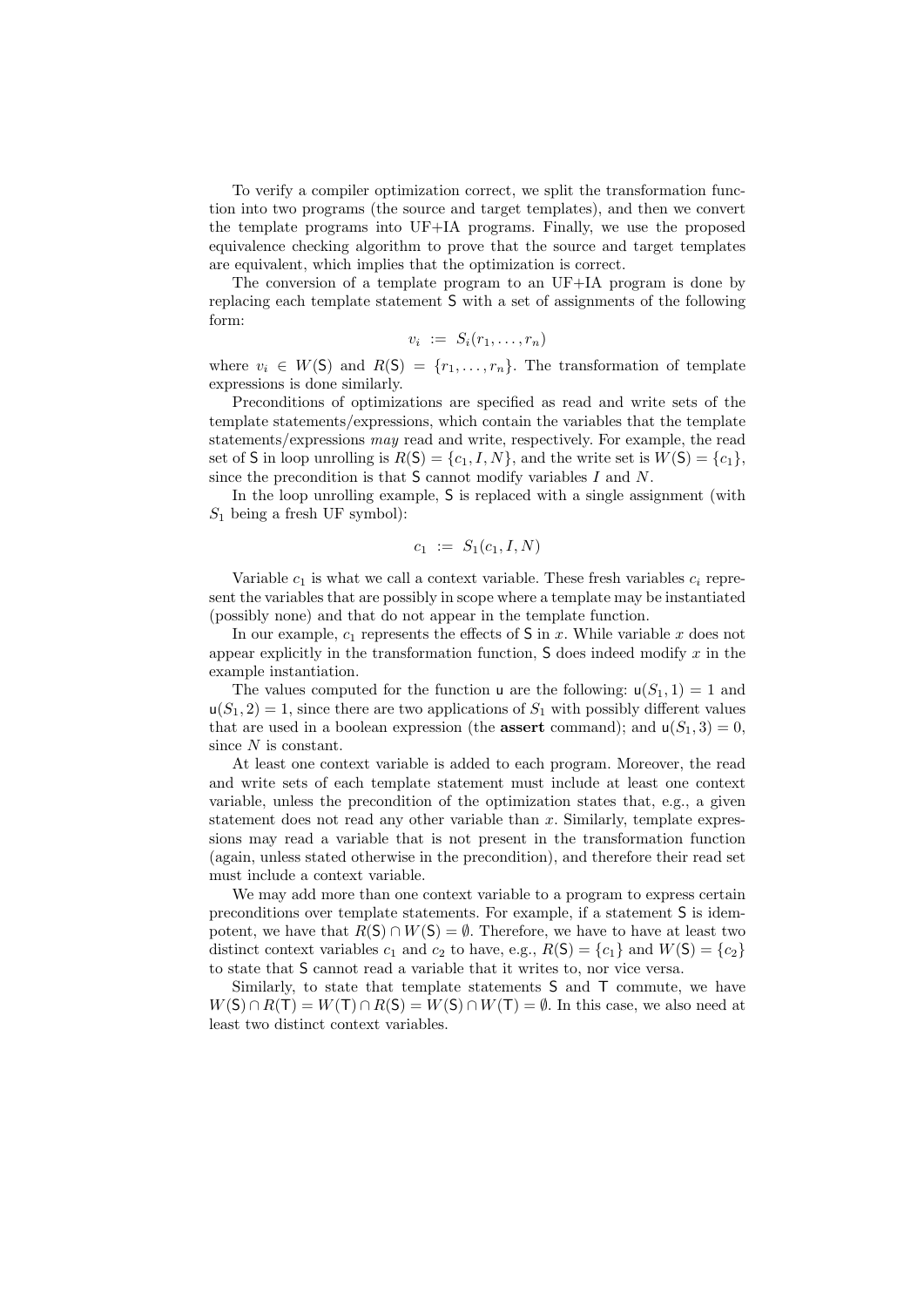#### 5.2 Evaluation

We implemented a prototype named  $CORK<sup>1</sup>$ , which stands for Compiler Optimization coRrectness checKer. CORK is implemented in OCaml ( $\sim 1.100$  LoC), and uses Wolfram Mathematica 8.0.4 for both constraint and recurrence solving.

CORK takes as input a transformation function in the format of the example in Figure 7. CORK then derives two programs over the UF+IA theory as described in the previous section, and subsequently checks if they are equivalent. The equivalence check is done by enumerating each path of the composed program, since the number of paths is finite and small. If the equivalence check fails, CORK prints a counterexample path.

CORK performs three optimizations to improve the performance. First, CORK discharges by itself equality tests of syntactically equal expressions. Second, CORK performs equality propagation on the satisfiability queries sent to Mathematica. Finally, CORK checks the equality of program variables (arising from the assert command at the end of the composed program) one-by-one, instead of just one satisfiability query per path. CORK then uses the established equalities in the following queries. Moreover, variable equality checks are ordered so that first are checked the induction variables, and the remaining variables are ordered by the length of their value expressions. Establishing first the equality of expressions involving induction variants improves the performance significantly.

We ran CORK over a set of optimizations (mostly loop-manipulating). The experiments were run on a machine running Linux 3.6.2 with an Intel Core 2 Duo 3.00 GHz CPU, and 4 GB of RAM. The results are shown in Table 1.

We first note that the number of recurrence solving queries is higher than expected (more than one per loop), since we compute the recurrences per path and we do not cache any information across paths. Optimizations that do not manipulate loops explicitly do not generate any recurrence.

We compare the results of CORK with the state-of-the-art tool PEC [24]. Since PEC is not publicly available, we compare only with the published results.

The table is divided in four sets of optimizations (described in, e.g., [1]). The first part is a set of optimizations that do not manipulate loops explicitly, which are trivially proven correct by both CORK and PEC. The second part is a set of optimizations that PEC can prove correct without the help of heuristics. The third part is a set of optimizations that PEC can only prove correct by using the permute heuristic [14, 48], since otherwise it could not find a bisimulation relation automatically. The fourth and last part of the table contains a set of optimizations that PEC cannot prove correct, since it cannot find a bisimulation automatically, even with the permute heuristic. CORK, on the other hand, is able to prove correct the loop strength reduction and loop tiling optimizations. CORK fails to prove correct the loop flattening optimization, since Mathematica is unable to compute the closed-form solution of recurrences with integer division.

The execution time of PEC and CORK is within the same order of magnitude, but CORK advances the state-of-the-art by being able to prove correct more optimizations than PEC.

<sup>&</sup>lt;sup>1</sup> Prototype and tests freely available from  $http://xx/cork/$ .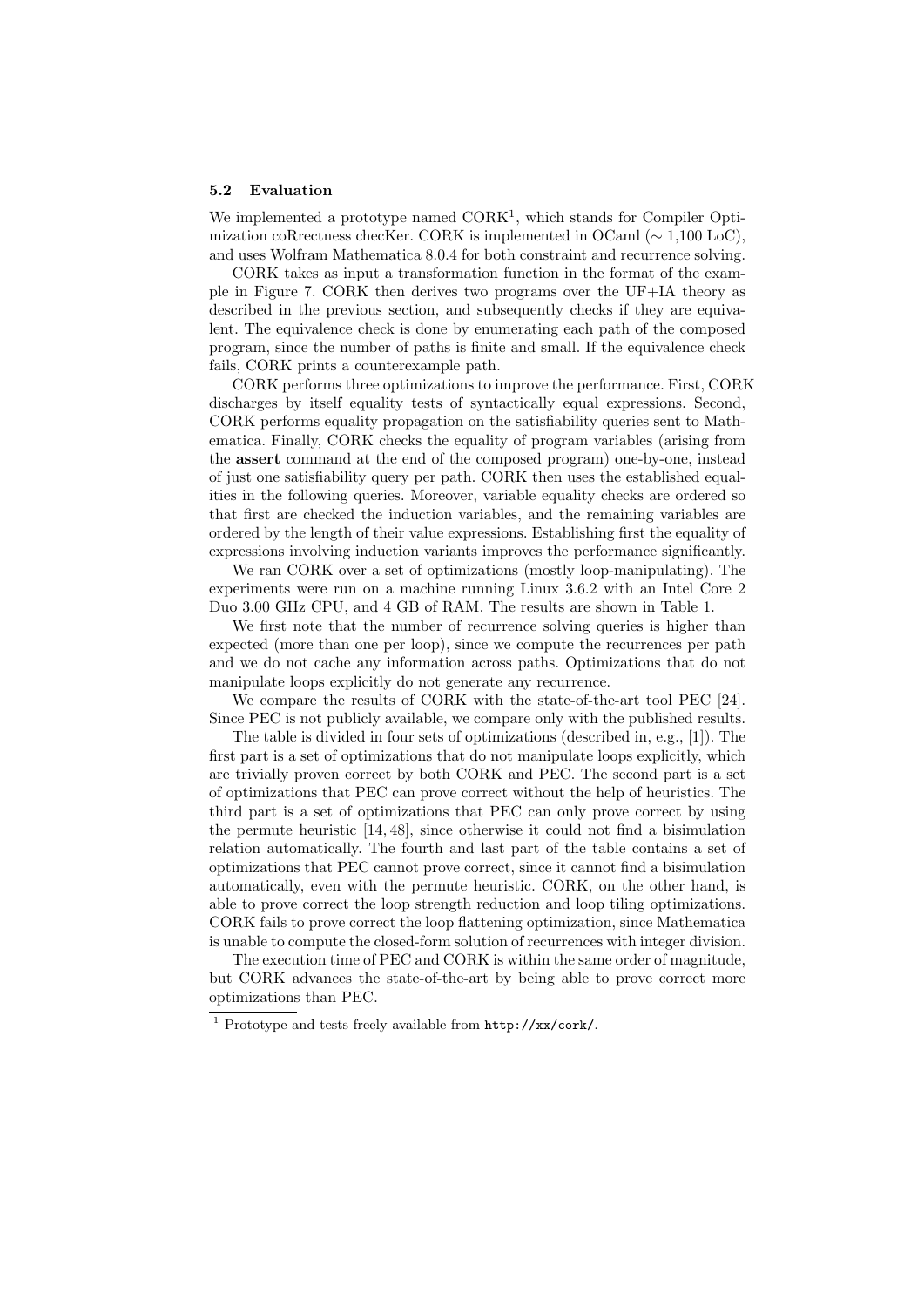| Optimization               |                  |                | $\text{PEC}$ # Sat. queries # Recurrences | Time              |
|----------------------------|------------------|----------------|-------------------------------------------|-------------------|
| Code hoisting              |                  | 2              | 0                                         | 0.32s             |
| Constant propagation       |                  |                | 0                                         | 0.33s             |
| Copy propagation           |                  |                | $\Omega$                                  | 0.33s             |
| If-conversion              |                  | 2              | 0                                         | 0.34s             |
| Partial redundancy elimin. |                  | $\overline{2}$ | 0                                         | 0.34s             |
| Loop invariant code motion | ✓                |                | 5                                         | 3.48s             |
| Loop peeling               |                  | 9              | 5                                         | 3.26s             |
| Loop unrolling             |                  | 13             | 8                                         | 12.17s            |
| Loop unswitching           |                  | 14             | 14                                        | 8.19s             |
| Software pipelining        |                  | 9              | 5                                         | 8.02s             |
| Loop fission               | $\boldsymbol{v}$ | 10             | 12                                        | 23.45s            |
| Loop fusion                | $\boldsymbol{v}$ | 10             | 12                                        | 23.34s            |
| Loop interchange           | $\boldsymbol{p}$ | 15             | 24                                        | 29.30s            |
| Loop reversal              | $\boldsymbol{p}$ |                | 5                                         | 8.41s             |
| Loop skewing               | $\checkmark$ p   | 16             | 24                                        | 8.50s             |
| Loop flattening            | $\times$         |                |                                           | FAIL              |
| Loop strength reduction    | $\times$         | 6              |                                           | 5.63s             |
| Loop tiling                | X                |                | 9                                         | $10.94\mathrm{s}$ |

**Table 1.** List of compiler optimizations [1], how PEC performs ( $\checkmark_p$  means PEC needs the permute heuristic), the number of satisfiability and recurrence solving queries issued to Mathematica, and the time that CORK took to prove each optimization correct.

# 6 Related Work

Proving the equivalence of programs is undecidable. However, there has been advances over the last decades to solve the problem under certain assumptions.

Several alternative approaches exist to prove the equivalence of programs, namely manual or semi-automated (with the help of an iterative theorem prover) approaches, bisimulation relation synthesis, symbolic execution, recurrence equivalence, and software model checking based techniques (including invariant and interpolant generation, loop trip counting, and so on).

Manual and Semi-Automated Proofs Relational Hoare logic [7] is a proof system that enables the verification of equivalence between two programs. The system only supports the verification of structurally equivalent programs (yet, for example, many compiler optimizations do not obey this constraint). Barthe et al. [4] lift some of the restrictions of this work through the usage of product programs. The set of structural differences that the programs under equivalence checking may exhibit is still dependent on the set of built-in proof rules. Liang et al. [26] adapted relational Hoare logic to the setting of concurrent programs.

Bisimulation Parameterized equivalence checking (PEC [24]) is a technique to verify the correctness of compiler optimizations automatically. It works by automatically finding a bisimulation relation [38] between the original and the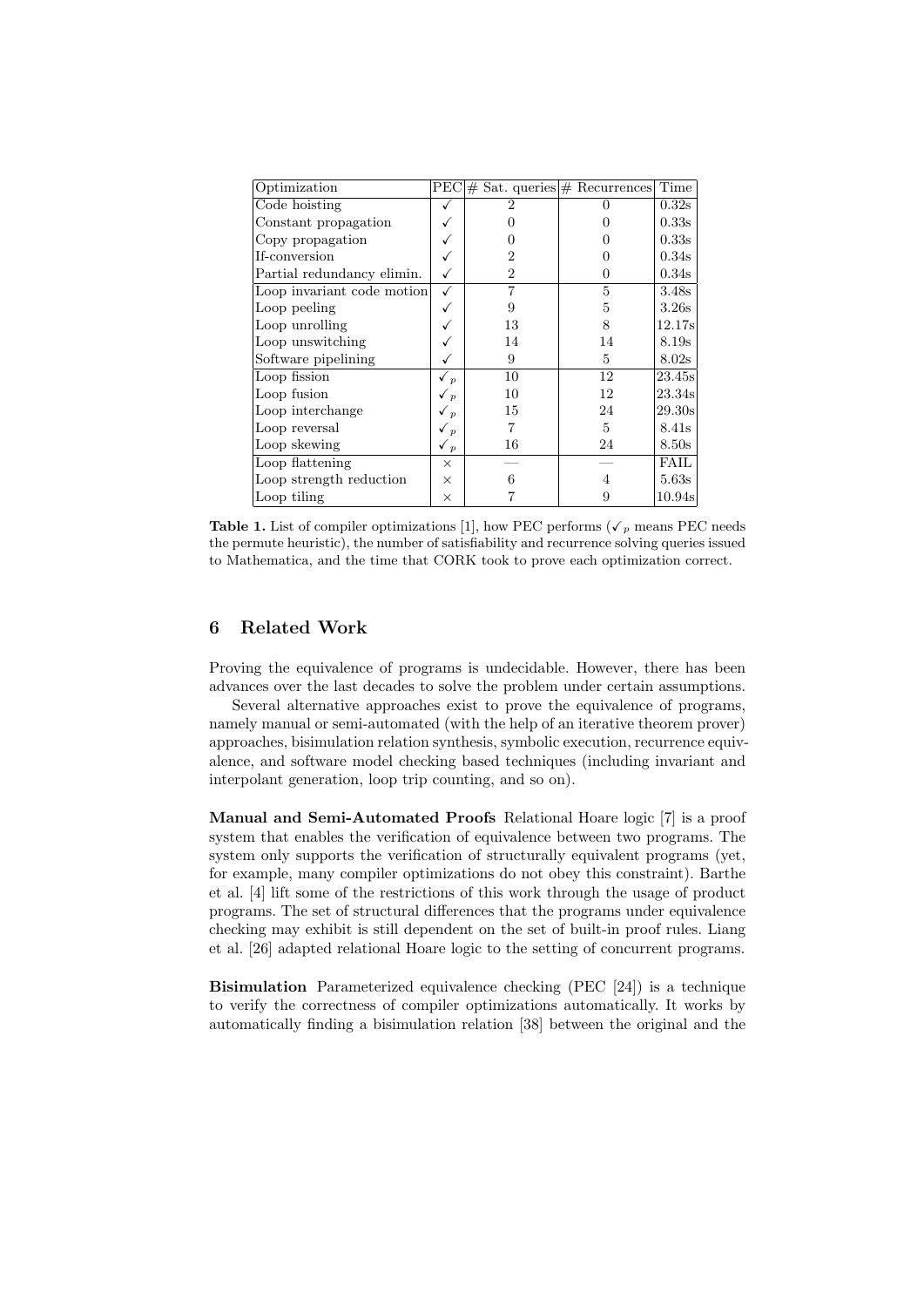optimized template programs. For structurally different loops, PEC relies on a set of heuristics inspired in [14, 48].

Recurrence Equivalence Barthou et al. [6] and Shashidhar et al. [40] present different algorithms to prove the equivalence of systems of affine recurrence equations that are structurally similar. Verdoolaege et al. [45] propose an algorithm to prove the equivalence of integer affine programs where loops are described as recurrences. The algorithm does not compute the closed-form solution for the recurrences, but instead uses widening to reach a fixed point. The algorithm handles commutative operators by trying all possible permutations.

Symbolic Execution Matsumoto et al. [27] and Person et al. [32] present different techniques to detect differences between two programs that are mostly equal. Ramos and Engler [35] present an algorithm to check for program equivalence automatically up to a bounded number of loop unrollings.

Software Verification and Invariant Synthesis State-of-the-art software verification tools are unable to prove equivalence of most programs containing loops, since they are usually unable to automatically derive sufficiently strong loop invariants to complete the proof, even if just considering the theory of integer arithmetic, let alone the UF+LIA theory.

Beyer et al. [8] present an algorithm to synthesize loop invariants over the UF+LIA theory, and Rybalchenko and Stokkermans [37] present an algorithm to synthesize interpolants over the same theory. McMillan [29] introduced an algorithm to generate interpolants from the unsatisfiability proofs of Z3 [12]. However, the language of interpolants/invariants supported by these algorithms is not able to express an unbounded number of UF applications, which is often required to prove equivalence of programs that have UF applications inside loops.

Polynomial loop invariant generation techniques (e.g., [30, 36, 39]) can only generate invariants with bounded exponents, which is not sufficient for the verification of the integer programs we generate (after removing the UF applications), since these programs often require loop invariants with unbounded exponents.

Gupta et al. [19] present an algorithm to solve recursion-free Horn clauses in the theory of UF+LIA. Grebenshchikov et al. [15] extend this work to recursive Horn clauses in order to support the verification of programs with loops and recursive functions. The interpolation algorithm used by the corresponding tool suffers from the same limitations as the others.

Gulwani and Tiwari [17] present an algorithm for the verification of programs over the UF+LIA theory. However, only equalities over UF applications are supported, and conditional branches are abstracted non-deterministically, which is too weak for the application of equivalence checking.

Blanc et al. [10] and Gulwani et al. [16] present algorithms to compute symbolic bounds of loop trip counts. However, the computed trip counts may not be sufficiently precise for equivalence checking proofs.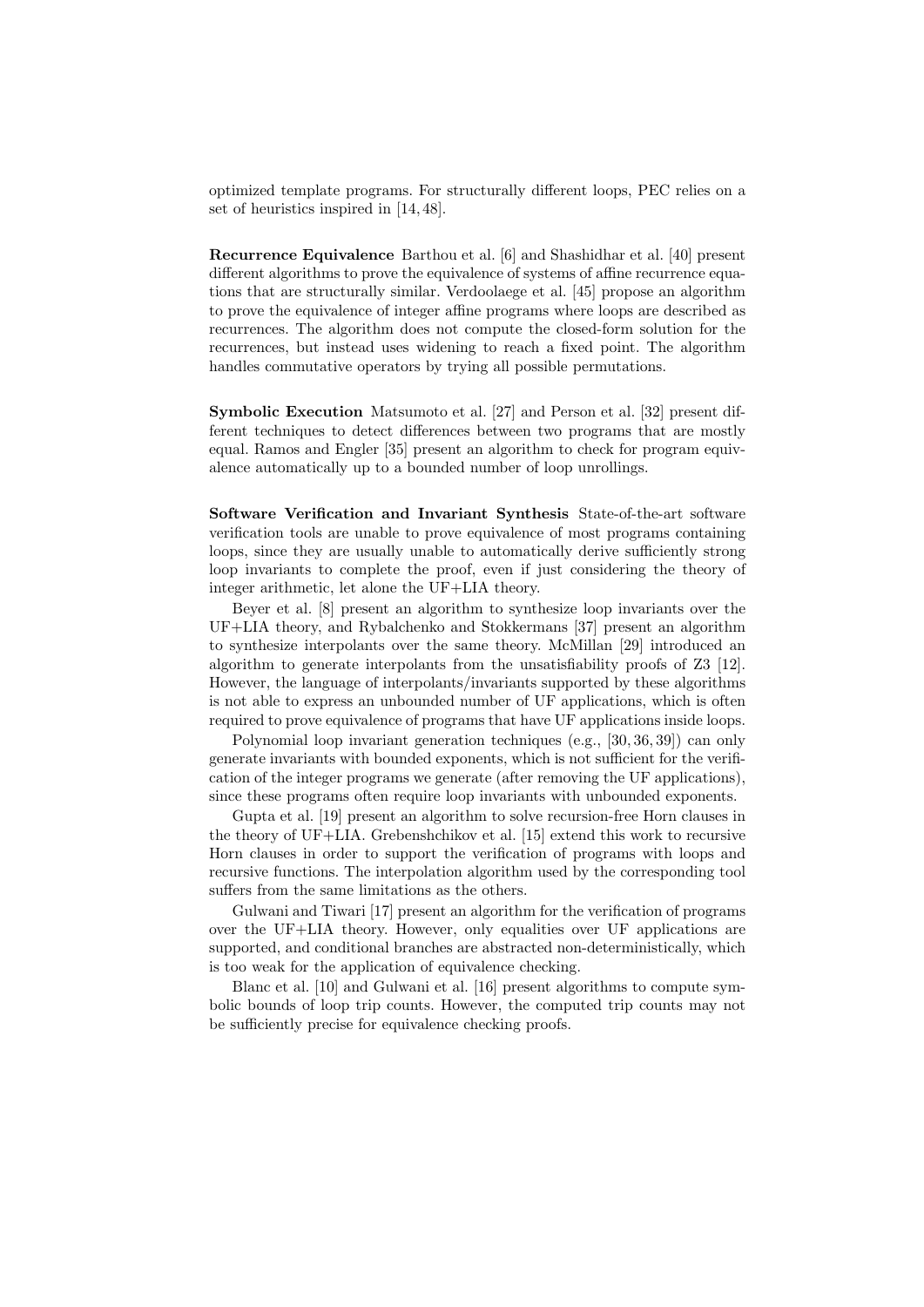# 7 Conclusion

In this paper we presented, as far as we know, the first algorithm for the equivalence checking of looping programs over the combined theory of uninterpreted function symbols and integer arithmetic (UF+IA).

For evaluation purposes, we developed CORK, a tool that proves the correctness of compiler optimizations, which is based on the proposed equivalence checking algorithm. CORK proves correct more optimizations than other tools known as state-of-the-art.

#### References

- [1] A. V. Aho, M. S. Lam, R. Sethi, and J. D. Ullman. Compilers: Principles, Techniques, and Tools (2nd Edition). Addison-Wesley, 2006.
- [2] C. Alias and D. Barthou. On the recognition of algorithm templates. In COCV, 2003.
- [3] T. Ball and S. K. Rajamani. The SLAM project: debugging system software via static analysis. In POPL, 2002.
- [4] G. Barthe, J. M. Crespo, and C. Kunz. Relational verification using product programs. In FM, 2011.
- [5] G. Barthe, P. R. D'Argenio, and T. Rezk. Secure information flow by selfcomposition. In CSFW, 2004.
- [6] D. Barthou, P. Feautrier, and X. Redon. On the equivalence of two systems of affine recurrence equations. In Euro-Par, 2002.
- [7] N. Benton. Simple relational correctness proofs for static analyses and program transformations. In POPL, 2004.
- [8] D. Beyer, T. A. Henzinger, R. Majumdar, and A. Rybalchenko. Invariant synthesis for combined theories. In VMCAI, 2007.
- [9] D. Beyer and M. E. Keremoglu. CPAchecker: A tool for configurable software verification. In CAV, 2011.
- [10] R. Blanc, T. A. Henzinger, T. Hottelier, and L. Kovács. ABC: algebraic bound computation for loops. In LPAR, 2010.
- [11] S. Chaki, A. Gurfinkel, and O. Strichman. Regression verification for multithreaded programs. In VMCAI, 2012.
- [12] L. de Moura and N. Bjørner. Z3: an efficient SMT solver. In TACAS, 2008.
- [13] B. Godlin and O. Strichman. Regression verification. In DAC, 2009.
- [14] B. Goldberg, L. Zuck, and C. Barrett. Into the loops: Practical issues in translation validation for optimizing compilers. Electron. Notes Theor. Comp. Sci., 132, 2005.
- [15] S. Grebenshchikov, N. P. Lopes, C. Popeea, and A. Rybalchenko. Synthesizing software verifiers from proof rules. In PLDI, 2012.
- [16] S. Gulwani, K. K. Mehra, and T. Chilimbi. SPEED: precise and efficient static estimation of program computational complexity. In POPL, 2009.
- [17] S. Gulwani and A. Tiwari. Assertion checking over combined abstraction of linear arithmetic and uninterpreted functions. In ESOP, 2006.
- [18] S.-y. Guo and J. Palsberg. The essence of compiling with traces. In POPL, 2011.
- [19] A. Gupta, C. Popeea, and A. Rybalchenko. Solving recursion-free horn clauses over LI+UIF. In APLAS, 2011.
- [20] T. A. Henzinger, R. Jhala, R. Majumdar, and K. L. McMillan. Abstractions from proofs. In POPL, 2004.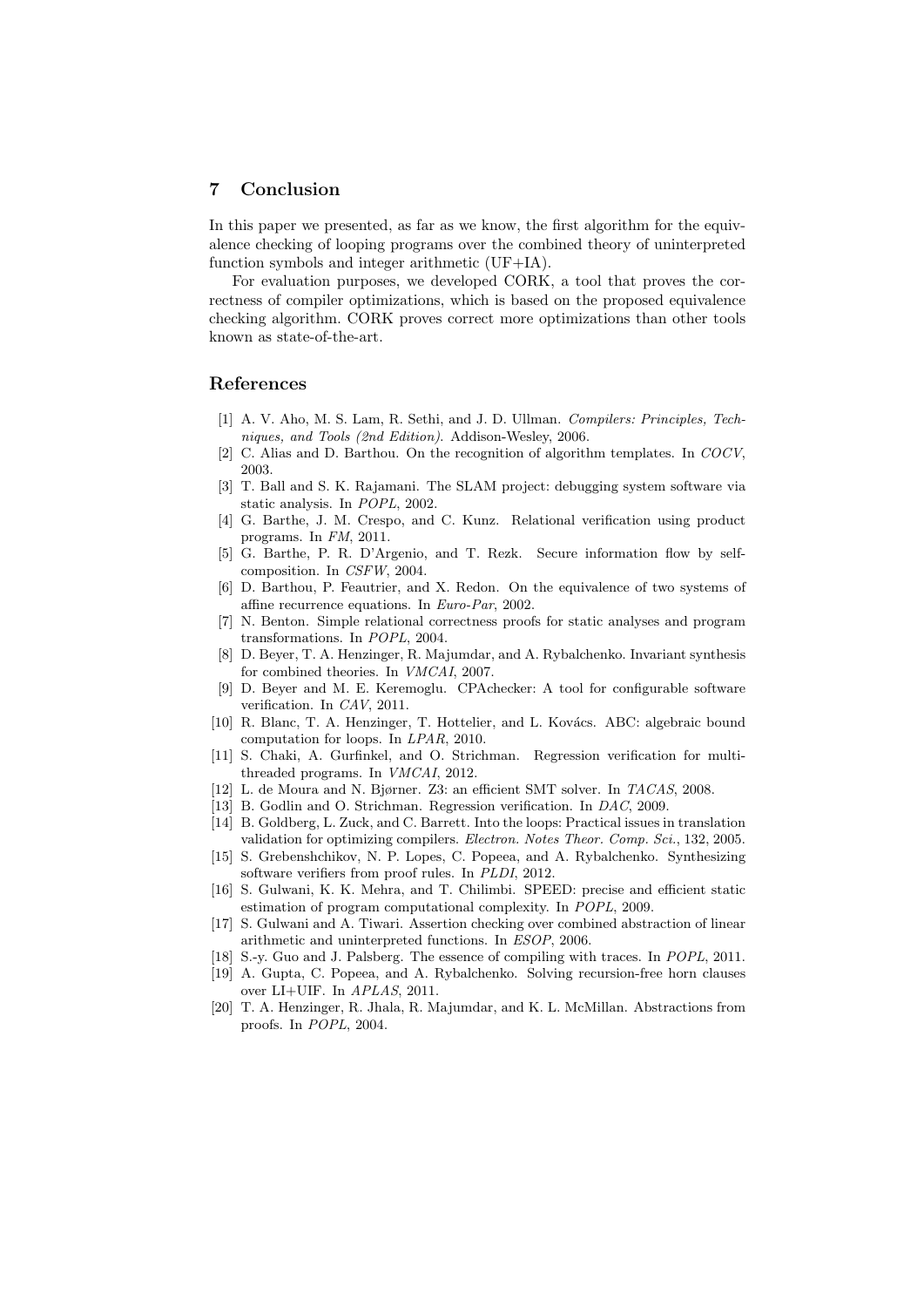- [21] T. A. Henzinger, R. Jhala, R. Majumdar, and G. Sutre. Lazy abstraction. In POPL, 2002.
- [22] F. Ivancic, Z. Yang, M. K. Ganai, A. Gupta, I. Shlyakhter, and P. Ashar. F-Soft: Software verification platform. In CAV, 2005.
- [23] R. Jhala and R. Majumdar. Software model checking. ACM Comput. Surv., 41:21:1–21:54, Oct. 2009.
- [24] S. Kundu, Z. Tatlock, and S. Lerner. Proving optimizations correct using parameterized program equivalence. In PLDI, 2009.
- [25] S. K. Lahiri, C. Hawblitzel, M. Kawaguchi, and H. Rebêlo. SymDiff: A languageagnostic semantic diff tool for imperative programs. In CAV, 2012.
- [26] H. Liang, X. Feng, and M. Fu. A rely-guarantee-based simulation for verifying concurrent program transformations. In POPL, 2012.
- [27] T. Matsumoto, H. Saito, and M. Fujita. Equivalence checking of C programs by locally performing symbolic simulation on dependence graphs. In ISQED, 2006.
- K. L. McMillan. Lazy abstraction with interpolants. In CAV, 2006.
- [29] K. L. McMillan. Interpolants from Z3 proofs. In  $FMCAD$ , 2011.
- [30] M. Müller-Olm and H. Seidl. Computing polynomial program invariants. Inf. Process. Lett., 91:233–244, Sept. 2004.
- [31] G. C. Necula. Translation validation for an optimizing compiler. In PLDI, 2000.
- [32] S. Person, M. B. Dwyer, S. Elbaum, and C. S. Pǎsǎreanu. Differential symbolic execution. In SIGSOFT, 2008.
- [33] A. Pnueli, M. Siegel, and E. Singerman. Translation validation. In TACAS, 1998.
- [34] A. Podelski and A. Rybalchenko. ARMC: The logical choice for software model checking with abstraction refinement. In PADL, 2007.
- [35] D. A. Ramos and D. R. Engler. Practical, low-effort equivalence verification of real code. In CAV, 2011.
- [36] E. Rodríguez-Carbonell and D. Kapur. Generating all polynomial invariants in simple loops. J. Symb. Comput., 42:443–476, Apr. 2007.
- [37] A. Rybalchenko and V. Sofronie-Stokkermans. Constraint solving for interpolation. In VMCAI, 2007.
- [38] D. Sangiorgi. On the origins of bisimulation and coinduction. ACM Trans. Program. Lang. Syst., 31(4):15:1–15:41, May 2009.
- [39] S. Sankaranarayanan, H. B. Sipma, and Z. Manna. Non-linear loop invariant generation using Gröbner bases. In POPL, 2004.
- [40] K. C. Shashidhar, M. Bruynooghe, F. Catthoor, and G. Janssens. Verification of source code transformations by program equivalence checking. In CC, 2005.
- [41] M. Stepp, R. Tate, and S. Lerner. Equality-based translation validator for LLVM. In CAV, 2011.
- [42] G. Strang. Linear Algebra and Its Applications (2nd Ed.). Academic Press, 1980.
- [43] T. Terauchi and A. Aiken. Secure information flow as a safety problem. In SAS, 2005.
- [44] J.-B. Tristan, P. Govereau, and G. Morrisett. Evaluating value-graph translation validation for LLVM. In PLDI, 2011.
- [45] S. Verdoolaege, G. Janssens, and M. Bruynooghe. Equivalence checking of static affine programs using widening to handle recurrences. In CAV, 2009.
- [46] X. Yang, Y. Chen, E. Eide, and J. Regehr. Finding and understanding bugs in C compilers. In PLDI, 2011.
- [47] A. Zaks and A. Pnueli. CoVaC: Compiler validation by program analysis of the cross-product. In FM, 2008.
- [48] L. Zuck, A. Pnueli, B. Goldberg, C. Barrett, Y. Fang, and Y. Hu. Translation and run-time validation of loop transformations. Form. Methods Syst. Des., 27, 2005.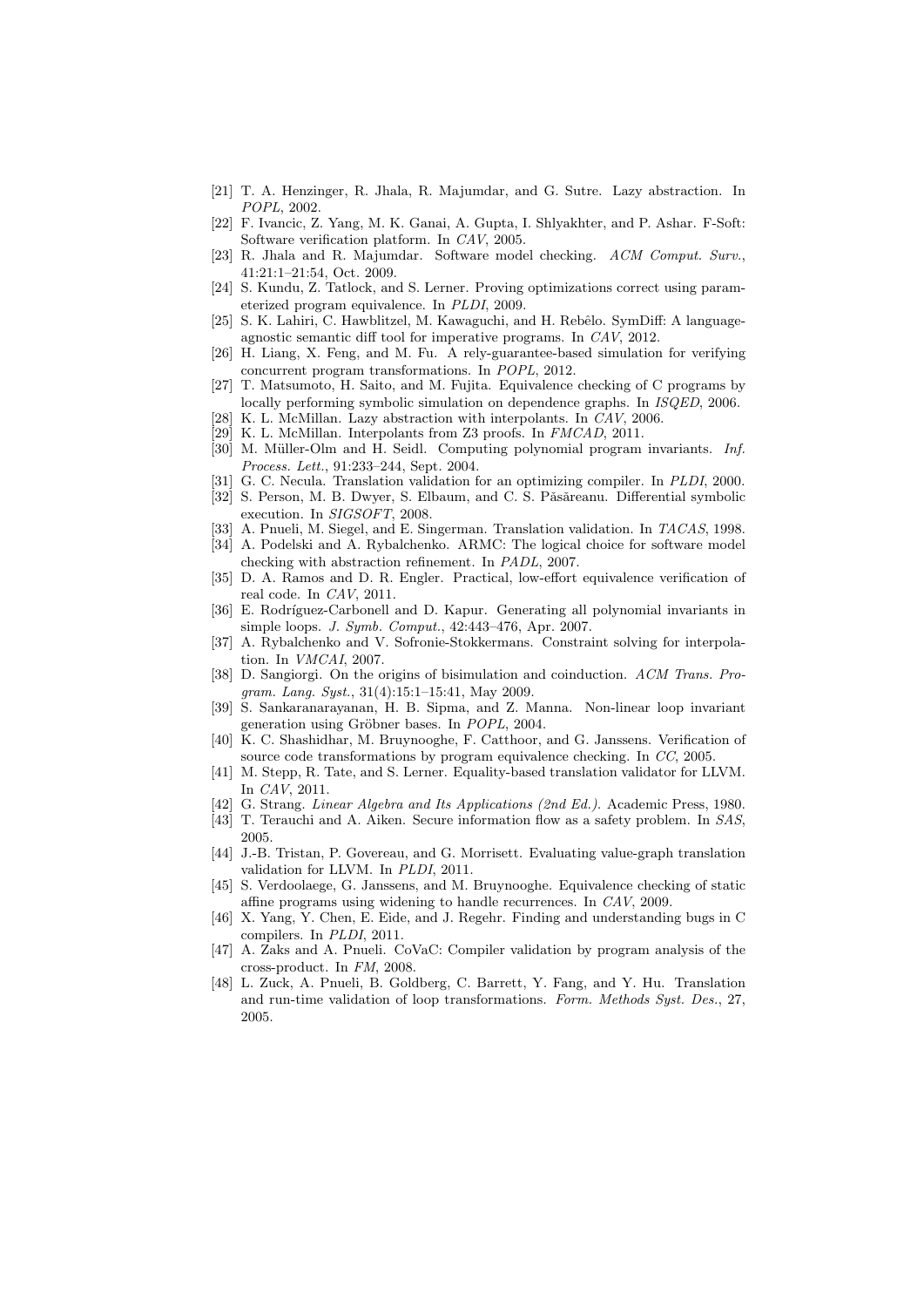# A Proof of Soundness and Completeness

Lemma 1. Transformation T preserves the value of boolean expressions, i.e.,  $\langle b, \sigma_0 \rangle \to \langle t_1, \sigma_1 \rangle \land \langle \mathsf{T}(b), \sigma_0 \rangle \to \langle t_2, \sigma_2 \rangle \implies t_1 = t_2.$ 

Proof. (Sketch) If b does not contain any uninterpreted function (UF) application, then it is trivially correct, since  $b = T(b)$ .

Otherwise, without loss of generality, we consider only two cases: conjunction and disjunction of equalities involving single UF applications. This is sufficient, since equalities (or equivalent expressions) of UF applications are the only expressions that can possibly make unsatisfiable a formula over the uninterpreted function symbols theory.

If  $b \equiv b_1 \vee b_2$ , then we have that  $\mathsf{T}(b) \equiv \mathsf{T}(b_1) \vee \mathsf{T}(b_2)$ . For the UF+IA theory, it is trivial to show that b is satisfiable iff  $\mathsf{T}(b)$  is satisfiable.

If b is a conjunction, then  $T(b)$  can be seen as a linear system  $Ax = b$ , where A is a square matrix of size  $n \times n$  with the powers 0 to  $(n-1)$  of the input parameters of the UF applications, and  $x$  is a vector with the fresh variables  $\mathsf{UF}_{i,j}$ . Moreover, A is a Vandermonde matrix [42].

For a conjunction of UF application  $b \equiv f(x_1) = b_1 \wedge \cdots \wedge f(x_n) = b_n$ ,  $\mathsf{T}(b)$ results in the following linear system:

$$
\begin{bmatrix} 1 & x_1^1 & \cdots & x_1^{n-1} \\ 1 & \vdots & \ddots & \vdots \\ 1 & x_n^1 & \cdots & x_n^{n-1} \end{bmatrix} \begin{bmatrix} f_{1,0} \\ \vdots \\ f_{1,n-1} \end{bmatrix} = \begin{bmatrix} b_1 \\ \vdots \\ b_n \end{bmatrix}
$$

If  $x_i \neq x_j$  for all  $i \neq j$ , then b is satisfiable. Moreover, the lines and the columns of the coefficient matrix  $A$  are linearly independent, which guarantees that the system has a solution (by the Unisolvence Theorem [42]). Therefore,  $T(b)$  is also satisfiable.

If there are i, j with  $i \neq j$  such that  $x_i = x_j$ , and b is satisfiable, then  $b_i = b_j$ . In this case, the corresponding system of  $T(b)$  has infinitely many solutions, and therefore  $\mathsf{T}(b)$  is satisfiable as well.

Finally, if b is unsatisfiable, then there are  $i, j$  with  $i \neq j$  such that  $x_i = x_j$ and  $b_i \neq b_j$ . The linear system of  $\mathsf{T}(b)$  has no solution (again, by the Unisolvence Theorem), and therefore  $T(b)$  is unsatisfiable as well.

Theorem 1. (Soundness and completeness) Transformation T preserves partial equivalence between two programs, i.e.,

$$
\langle P_1, \sigma_0 \rangle \to^* \sigma_1 \land \langle P_2, \sigma_0 \rangle \to^* \sigma_2 \land \sigma_1 \downarrow V = \sigma_2 \downarrow V
$$
  

$$
\iff
$$
  

$$
\langle \mathsf{T}(P_1), \sigma_0 \rangle \to^* \sigma_3 \land \langle \mathsf{T}(P_2), \sigma_0 \rangle \to^* \sigma_4 \land \sigma_3 \downarrow V = \sigma_4 \downarrow V
$$

with  $V = Out(P_1) = Out(P_2) = Out(T(P_1)) = Out(T(P_2)).$ 

Proof. (Sketch) From Lemma 1 we have that the paths executed in programs  $P_i$  and  $T(P_i)$  are the same, since the branch conditions in both programs will